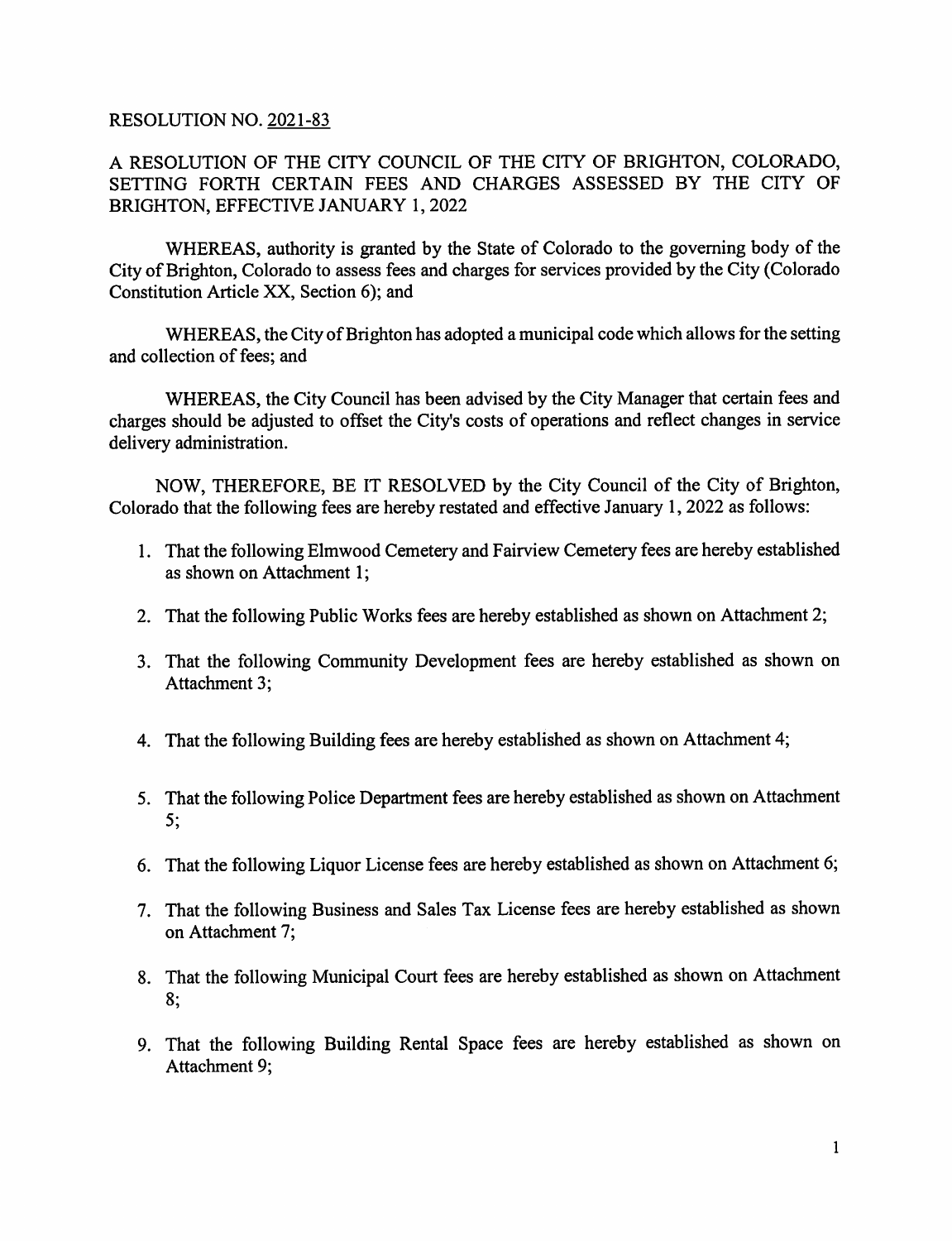- 10. That the following Municipal Code Book charges are hereby established as shown on Attachment 10;
- 11. That the following Production or Copying of Public Records charges are hereby established as shown on Attachment 11;
- 12. That the following Recreation Center, Oasis Family Aquatic Park, and Eagle View Adult Center fees are hereby established as shown on Attachment 12;
- 13. That the fees and charges contained herein are quoted in US dollars and take effect January 1, 2022 and shall remain in effect until changed by a subsequent Resolution of the City Council;
- 14. That these fees and charges shall be reviewed annually in conjunction with the budget process and any recommended changes shall be discussed and presented to City Council.

RESOLVED AND APPROVED THIS 19th day of October.

CITY OF BRIGHTON, COLORADO

GREGORY MILLS, Mayor

ATTEST;

Clerk

APPROVED AS TO FORM:

CALDERÓN, City Attorney

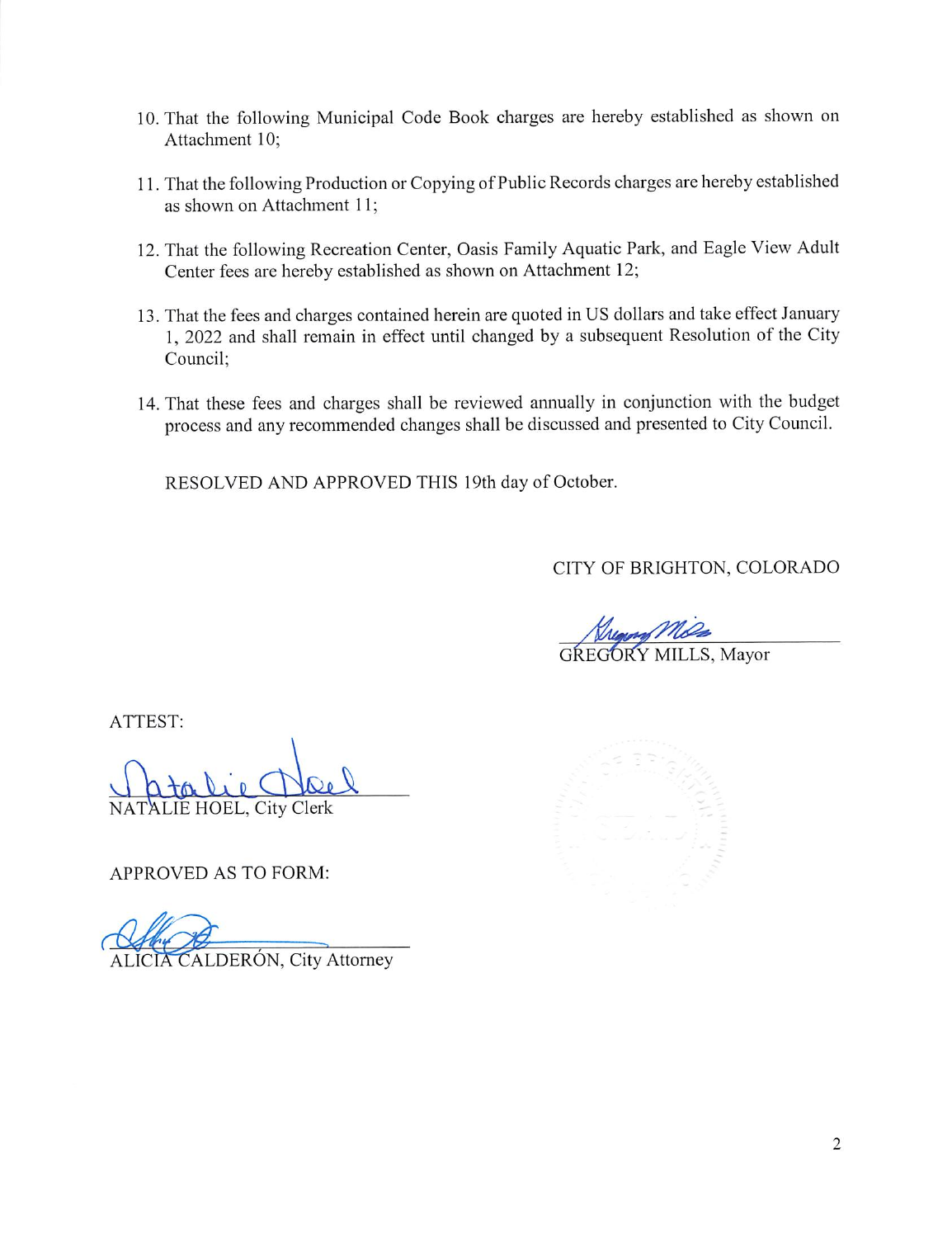# **CEMETERY**

**Definitions:** For purpose of assessing cemetery fees and charges, a **"Resident"** shall refer to the deceased, and be defined as having resided in the corporate limits of the city of Brighton as a primary place of residence; or, having resided within the corporate limits prior to being relocated outside the corporate limits necessitated by health or personal care requirements. When purchasing a grave at the resident rate the interment will be at the resident rate.

**"Full-size burial plots"** can have one upright monument and one flat marker. There can be four cremations and one full burial in a plot; or, eight cremations. At least two full working days' notice must be given to the Cemetery Manager for the intention to bury remains of any person or pet in the Brighton cemeteries; more time may be needed if the ground is frozen.

**Payment Plan (Pre-Need):** Installment payments can be made ONLY on the gravesite or columbarium niche and perpetual care, NOT opening/closing. A \$100.00 down payment per grave/niche is required; this is in addition to the purchase price of the grave/niche, perpetual care, and opening/closing. To be used, a gravesite/niche has to be paid in full, including the opening/closing fee. A headstone or plaque WILL NOT be set on any grave/niche that has not been paid in full. If a family buys four graves/niches and uses one, a headstone/plaque cannot cover the unpaid grave/niche spaces, only the one that is paid in full. Monthly payments start one month from the contract date, AFTER receiving the full down payment. The customer will be given two years from the contract date to make payment in full for the graves/niches being purchased. A default on two monthly payments will void the payment plan and the gravesite/niche will revert back to the City of Brighton inventory to be sold. No refunds or future credits will be issued on contract purchases that default.

| <b>CEMETERY FEE SCHEDULE</b>                                           | <b>RATE</b><br><b>RESIDENT</b> | <b>RATE</b><br>NON-<br><b>RESIDENT</b> |
|------------------------------------------------------------------------|--------------------------------|----------------------------------------|
| 1. Purchase of Adult Grave Site                                        | \$900.00                       | \$2,200.00                             |
| 2. Perpetual Care of Adult Grave Site                                  | \$460.00                       | \$800.00                               |
| 3. Opening and Closing of Adult Grave Site                             | \$1,380.00                     | \$1,800.00                             |
| 4. Purchase of Infant Grave Site                                       | \$205.00                       | \$400.00                               |
| <b>5. Perpetual Care of Infant Grave Site</b>                          | \$115.00                       | \$140.00                               |
| 6. Opening and Closing of Infant Grave Site                            | \$325.00                       | \$380.00                               |
| 7. Saturday Opening and Closing of Grave Site                          |                                |                                        |
| Additional Saturday Fee- Before 11 a.m.                                | \$415.00                       | \$540.00                               |
| Additional Saturday Fee-After 11 a.m.                                  | N/A                            | N/A                                    |
| 8. Additional Cremains on an Existing Grave -<br><b>Open and Close</b> | \$530.00                       | \$790.00                               |
| 9. Disinterment: Negotiated with Minimum                               | \$2,000.00                     | \$2,000.00                             |
| 10. Current and Pre-Need Cremation Site                                | \$430.00                       | \$600.00                               |
| a. Perpetual Care                                                      | \$230.00                       | \$310.00                               |
| Open/Close<br>b.                                                       | \$530.00                       | \$790.00                               |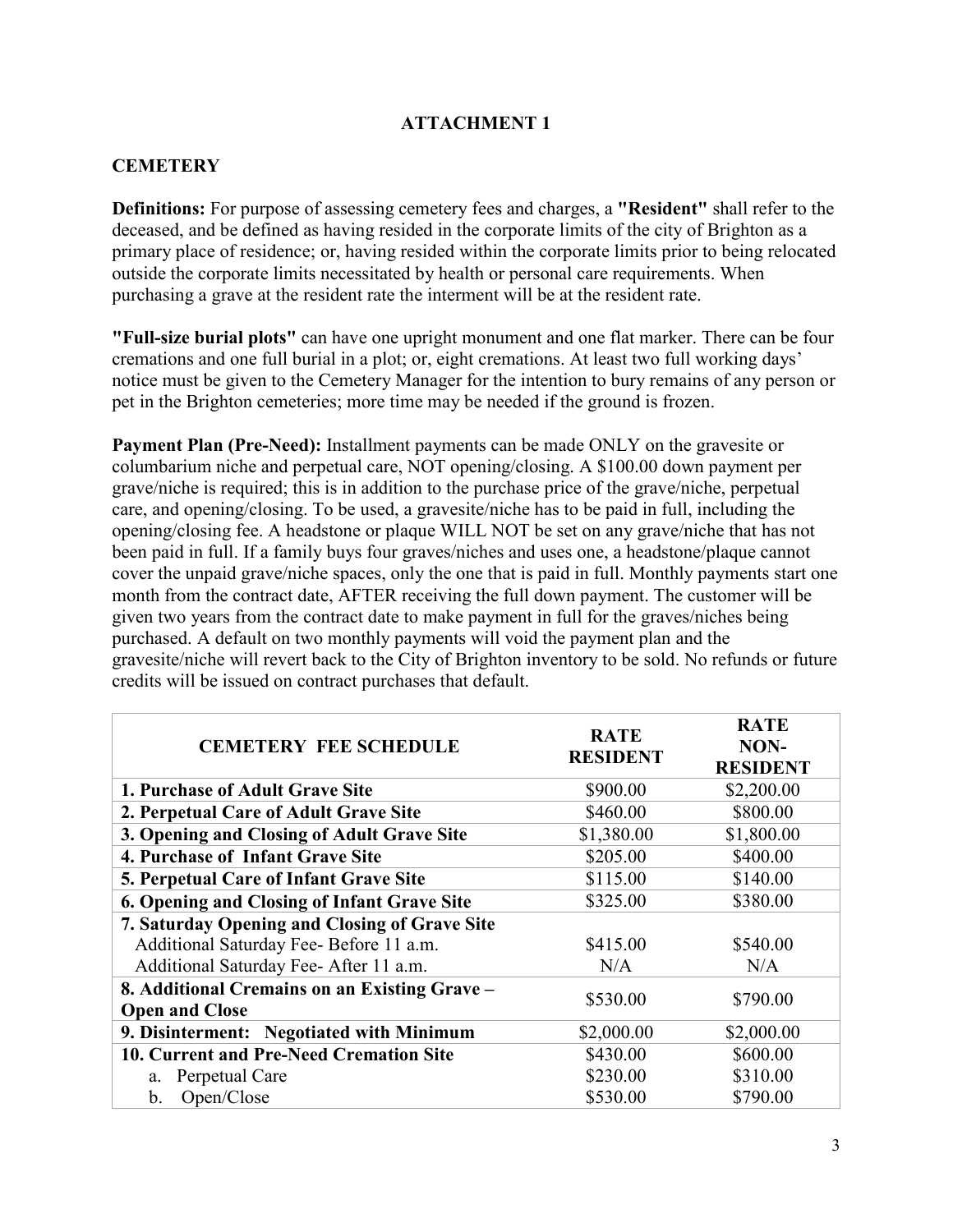| <b>CEMETERY FEE SCHEDULE</b>                         | <b>RATE</b><br><b>RESIDENT</b> | <b>RATE</b><br>NON-<br><b>RESIDENT</b> |
|------------------------------------------------------|--------------------------------|----------------------------------------|
| 11. Bronze Plaque for Columbarium                    | \$330.00                       | \$370.00                               |
| 12. Columbarium Niche-                               |                                |                                        |
| Single Niche<br>a.                                   |                                |                                        |
| 1. Level One                                         | \$720.00                       | \$865.00                               |
| 2. Level Two                                         | \$825.00                       | \$970.00                               |
| 3. Level Three                                       | \$930.00                       | \$1,080.00                             |
| 4. Level Four                                        | \$930.00                       | \$1,080.00                             |
| 5. Level Five                                        | \$825.00                       | \$970.00                               |
| 6. Level Six                                         | \$720.00                       | \$865.00                               |
| Perpetual Care-Single<br>b.                          | \$205.00                       | \$250.00                               |
| Open/Close Single<br>c.                              | \$320.00                       | \$420.00                               |
| Double Niche<br>d.                                   |                                |                                        |
| 1. Level One                                         | \$1,225.00                     | \$1,395.00                             |
| 2. Level Two                                         | \$1,500.00                     | \$1,590.00                             |
| 3. Level Three                                       | \$1,610.00                     | \$1,700.00                             |
| 4. Level Four                                        | \$1,610.00                     | \$1,700.00                             |
| 5. Level Five                                        | \$1,500.00                     | \$1,590.00                             |
| 6. Level Six                                         | \$1,225.00                     | \$1,395.00                             |
| Perpetual Care-Double<br>e.                          | \$205.00                       | \$300.00                               |
| f.<br>Open/Close Double                              | \$320.00                       | \$420.00                               |
|                                                      |                                |                                        |
| <b>13. Foundation and Locate Fees</b>                |                                | \$150                                  |
| (Wetsets for military markers provided at no charge) |                                |                                        |
| 14. Burial Vault                                     |                                |                                        |
| Sale of Cremation Vaults                             | \$200.00                       | \$200.00                               |
| Sale of Full Vaults                                  | \$950.00                       | \$950.00                               |
| 15. Temporary Grave Marker -                         | \$150.00                       | \$150.00                               |
| Provided by City for one year from burial date.      |                                |                                        |
| <b>16. Deed Transfer Fee</b>                         | \$60.00                        | \$120.00                               |
| 17. Deed Re-Issuance                                 | \$60.00                        | \$120.00                               |
| 18. Pet Cemetery - 4' X 2' space;                    |                                |                                        |
| Flat marker only                                     |                                |                                        |
| Brighton Police and Adams County Sheriff canines no  |                                |                                        |
| charge for burial site                               |                                |                                        |
| <b>Burial Site</b>                                   | \$100.00                       | \$150.00                               |
| Perpetual Care                                       | \$50.00                        | \$75.00                                |
| Open/Close                                           | \$25.00                        | \$50.00                                |
| 19. Memorial Bench/Stone or Cremation Bench          | \$530.00                       | \$680.00                               |
| <b>Placement Fee - if gravesite not purchased</b>    |                                |                                        |
|                                                      |                                |                                        |
|                                                      |                                |                                        |
|                                                      |                                |                                        |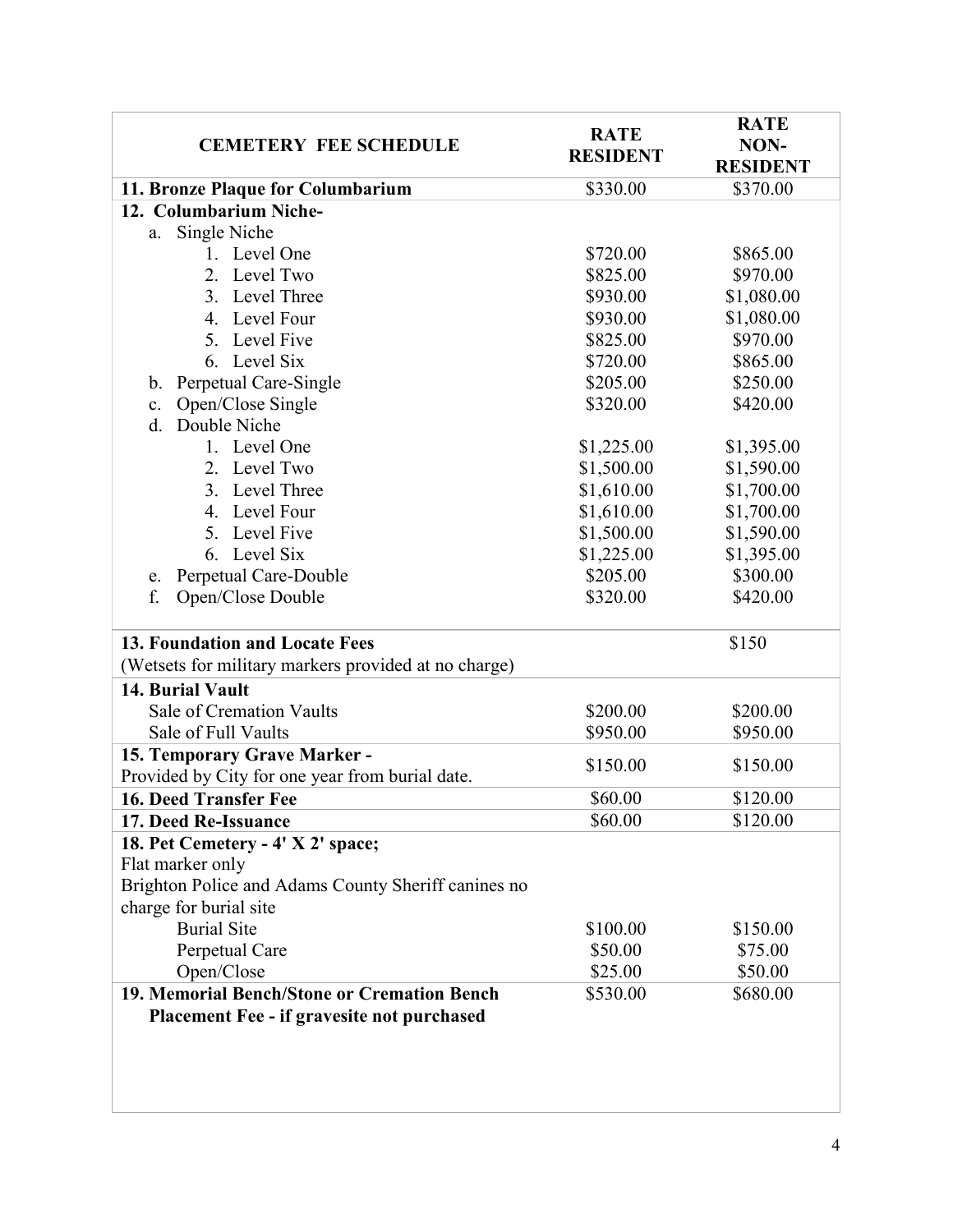| <b>CEMETERY FEE SCHEDULE</b>                                                                                                                             | <b>RATE</b><br><b>RESIDENT</b> | <b>RATE</b><br>NON-<br><b>RESIDENT</b> |
|----------------------------------------------------------------------------------------------------------------------------------------------------------|--------------------------------|----------------------------------------|
| 20. Value Priced Plots -                                                                                                                                 |                                |                                        |
| Section 27, Blocks 305-313 and 360-383:                                                                                                                  |                                |                                        |
| <b>Burial Site:</b>                                                                                                                                      | \$530.00                       | \$1,800.00                             |
| Perpetual Care:                                                                                                                                          | \$420.00                       | \$515.00                               |
| Open/Close:                                                                                                                                              | \$1,380.00                     | \$1,800.00                             |
| 21. Cremation Garden Options:                                                                                                                            |                                |                                        |
| Single Cored Upright                                                                                                                                     |                                |                                        |
| Double Cored Upright                                                                                                                                     | \$2,260.00                     | \$2,575.00                             |
| Pedestal/Birdbaths                                                                                                                                       | \$2,575.00                     | \$2,880.00                             |
|                                                                                                                                                          | \$2,420.00                     | \$2,730.00                             |
| <b>New Columbarium:</b>                                                                                                                                  |                                |                                        |
| Single Niche:                                                                                                                                            |                                |                                        |
| Double Niche:                                                                                                                                            | \$1,750.00                     | \$2,055.00                             |
|                                                                                                                                                          | \$2,160.00                     | \$2,490.00                             |
| <b>Ossuary:</b>                                                                                                                                          | \$620.00                       | \$825.00                               |
| *All pricing reflects \$200 for engraving and \$190 for<br>ossuary opening and closing, and \$320 for cremation<br>garden and niche opening and closing. |                                |                                        |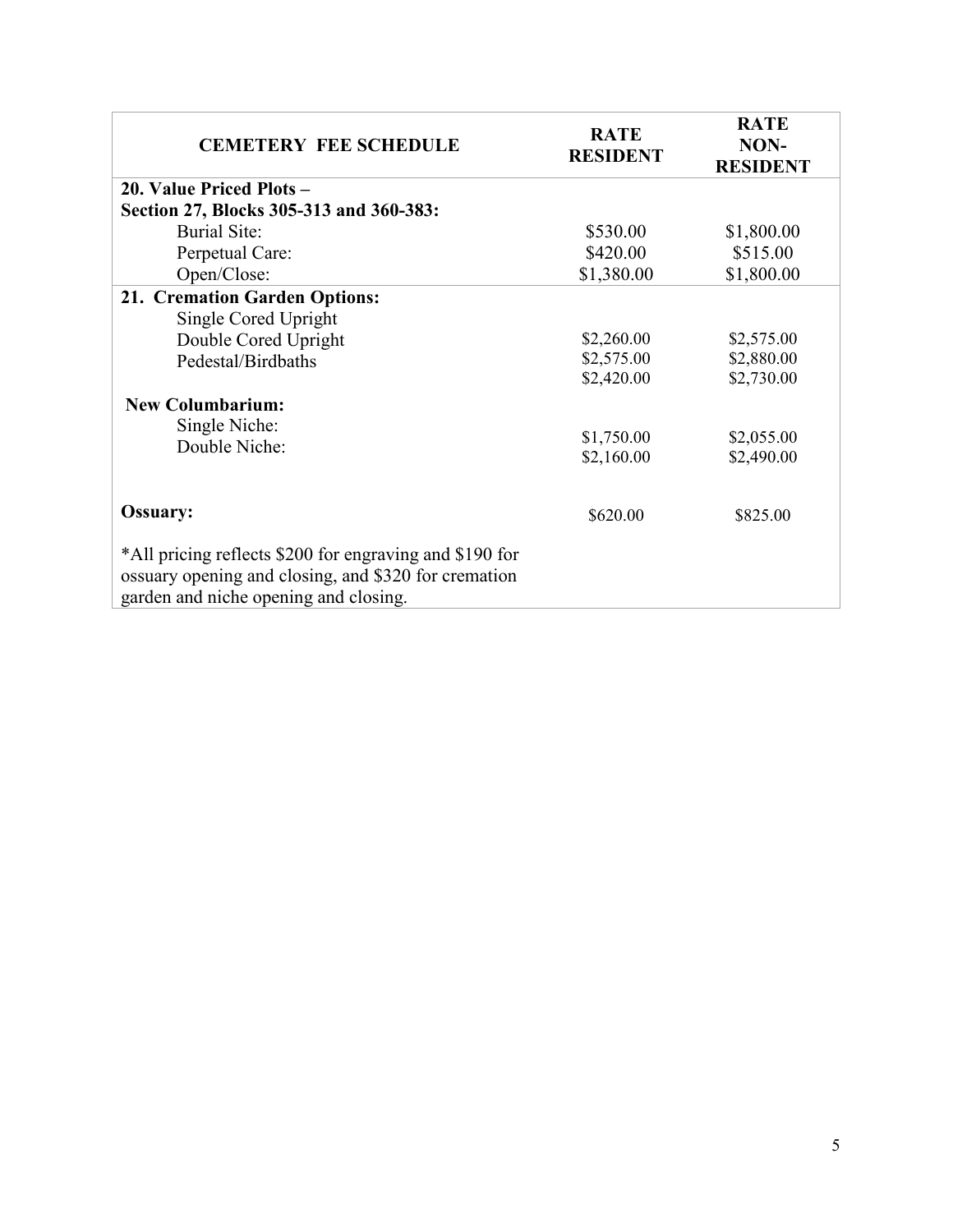#### **PUBLIC WORKS**

# **A. ROW (Right of Way) Construction Permit Fees**

Any /all permits issued for a scope of work that shall be completed within the public ROW (Right of Way) shall be processed based on the estimated project valuation per the permit fees schedule below. Work performed under a ROW permit can include, but shall not be limited to, new or repair construction for public streets, curb, gutter, sidewalk, water, sewer, and storm drainage.

| <b>TOTAL MISCELLANEOUS</b><br><b>VALUATION</b>                                         | <b>RATE</b>                                                                                                                         |
|----------------------------------------------------------------------------------------|-------------------------------------------------------------------------------------------------------------------------------------|
| \$1 to \$500                                                                           | \$23.50                                                                                                                             |
| \$501 to \$2,000                                                                       | \$23.50 for the first \$500 plus \$3.05 for each<br>additional \$100 or fraction thereof, to and<br>including \$2,000               |
| \$2,001 to \$25,000                                                                    | \$69.25 for the first \$2,000 plus \$14.00 for<br>each additional \$1,000 or fraction thereof, to<br>and including \$25,000         |
| \$25,001 to \$50,000                                                                   | \$391.25 for the first \$25,000 plus \$10.10 for<br>each additional \$1,000 or fraction thereof, to<br>and including \$50,000       |
| \$50,001 to \$100,000                                                                  | \$643.75 for the first \$50,000 plus \$7.00 for<br>each additional \$1,000 or fraction thereof, to<br>and including \$100,000       |
| \$100,001 to \$500,000                                                                 | \$993.75 for the first \$100,000 plus \$5.60 for<br>each additional \$1,000 or fraction thereof, to<br>and including \$500,000      |
| \$500,001 to \$1,000,000                                                               | \$3,233.75 for the first \$500,000 plus \$4.75<br>for each additional \$1,000 or fraction<br>thereof, to and including $$1,000,000$ |
| \$1,000,001 and up                                                                     | \$5,608.75 for the first \$1,000,000 plus \$3.15<br>for each additional \$1,000 or fraction thereof                                 |
| All ROW Construction Permits shall be bonded at 115% of the estimated valuation of the |                                                                                                                                     |

scope of work covered under the permit, in a format approved by the city.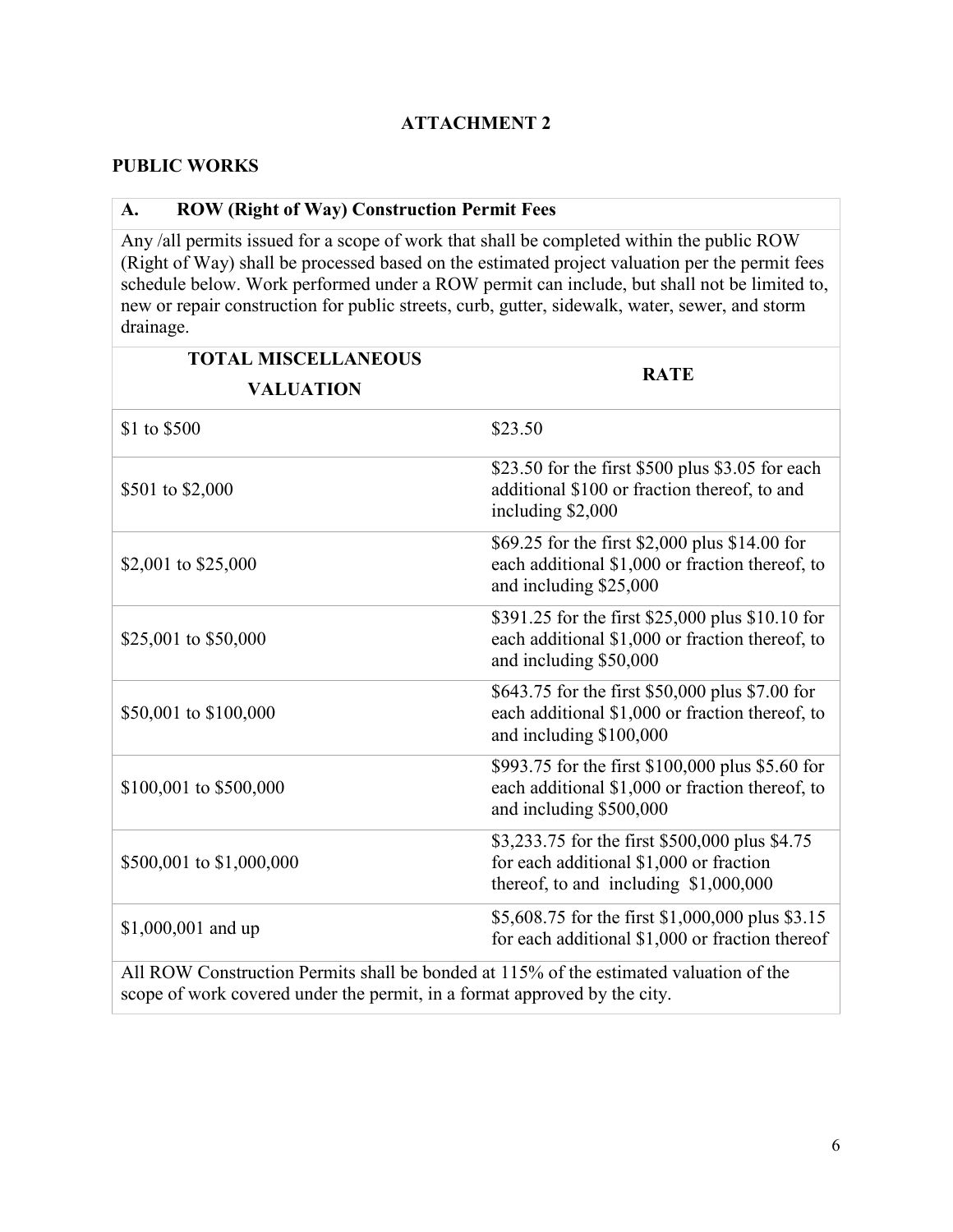| В.<br><b>Sidewalk/Street Closures Only</b> |             |
|--------------------------------------------|-------------|
| <b>PUBLIC STREET/SIDEWALK CLOSURE</b>      | <b>RATE</b> |
| Sidewalk/Street                            | \$23.50     |
| Site Inspection (if applicable)            | \$25.00     |

# **C. Moving Permits**

Any building, house, or structure that is transported over, upon, along, or across any public street in the City shall be assessed permit fees under the following structure:

| <b>MOVING PERMITS</b>                                                                                                                        | <b>RATE</b>                                                                                                                                                                                         |
|----------------------------------------------------------------------------------------------------------------------------------------------|-----------------------------------------------------------------------------------------------------------------------------------------------------------------------------------------------------|
| <b>Application Fee</b>                                                                                                                       | \$25.00                                                                                                                                                                                             |
| <b>Inspection Fee</b>                                                                                                                        | \$0.15 per mile*                                                                                                                                                                                    |
| Permit Fee                                                                                                                                   | Structures other than commercial/residential<br>a. $=$ <12' wide, 24' long, 12' high -\$25.00<br>b. $>12'$ wide, 24' long, 12' high - \$50.00<br>2. Residential or commercial structures - \$150.00 |
| A \$2,000 cash deposit or surety performance bond shall<br><b>Bonding or Security Deposit</b><br>be submitted for each moving permit issued. |                                                                                                                                                                                                     |
| (round trip mileage)                                                                                                                         | * as measured from the city limits to the building site location, including miles back to the city limits                                                                                           |

| D.<br><b>Public Works Streets Department/Utility Department Publications</b> |              |  |
|------------------------------------------------------------------------------|--------------|--|
| <b>PUBLIC WORKS PUBLICATIONS</b>                                             | <b>RATE</b>  |  |
| <b>Book of Standards</b>                                                     | \$35.00 each |  |
| <b>Transportation Master Plan</b>                                            | \$35.00 each |  |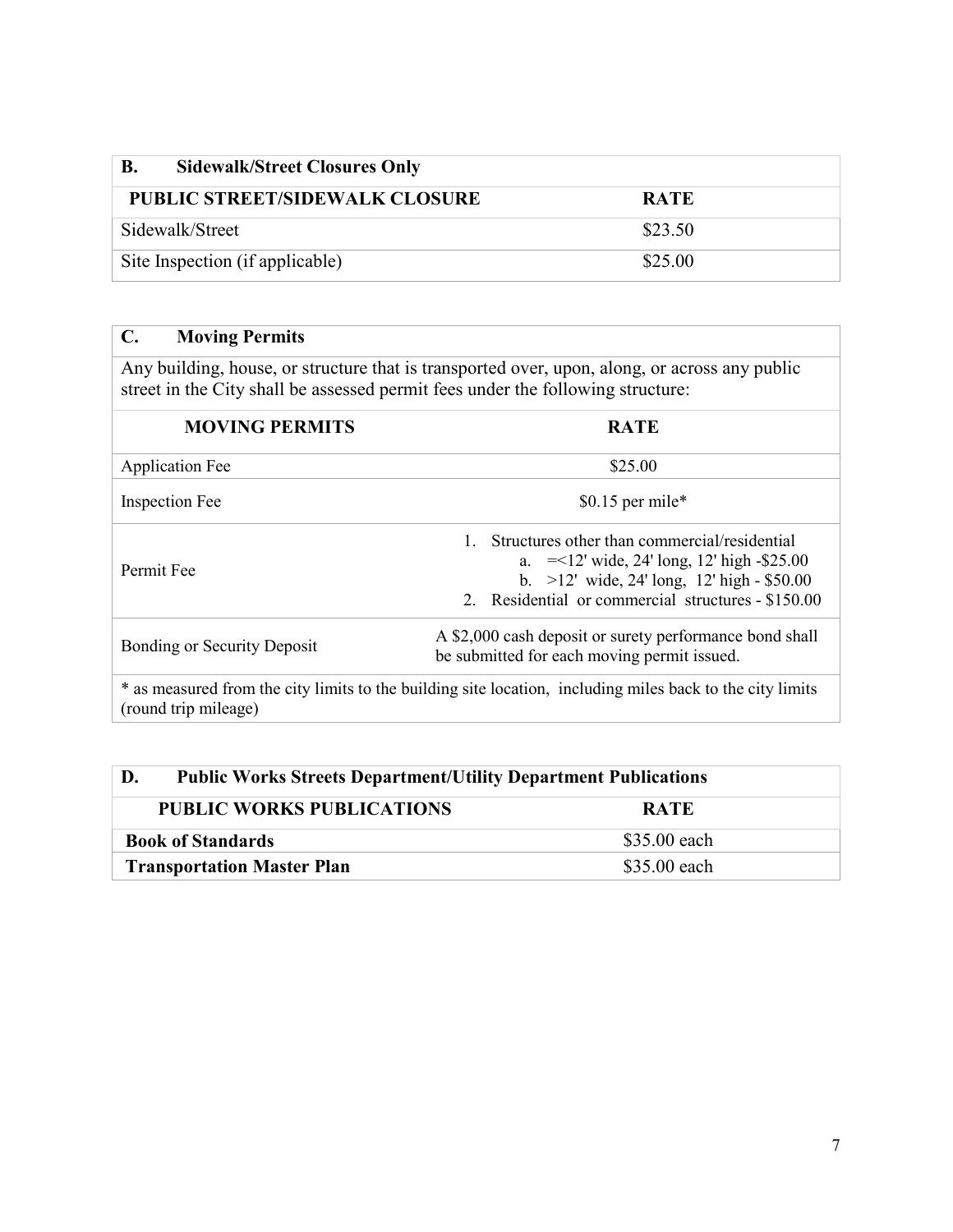# **COMMUNITY DEVELOPMENT**

| <b>Maps, Books, and Miscellaneous Publications:</b><br>A.                                                              |              |  |
|------------------------------------------------------------------------------------------------------------------------|--------------|--|
| For costs associated with copies and maps, please see Attachment 11: Production or<br><b>Copying of Public Records</b> |              |  |
| <b>ITEM</b>                                                                                                            | <b>RATE</b>  |  |
| <b>Comprehensive Plan</b>                                                                                              | \$30.00 each |  |

| <b>Development Application Processing Fees:</b><br><b>B.</b> |                                                        |  |
|--------------------------------------------------------------|--------------------------------------------------------|--|
| <b>ITEM</b>                                                  | <b>RATE</b>                                            |  |
| 1. Administrative Relief                                     | \$50.00                                                |  |
| (See §17-8-150 of the Brighton Municipal Code)               |                                                        |  |
| 2. Affidavit of Correction                                   | \$375.00                                               |  |
| 3. Agreement                                                 |                                                        |  |
| a. Major Subdivision Plan Agreement                          |                                                        |  |
| or Annexation Agreement                                      | \$1,000.00 plus \$10.00 per acre                       |  |
| or Pre-Annexation Agreement                                  |                                                        |  |
| b. Agreement Amendment (Major)                               | \$750.00 plus \$10.00 per acre                         |  |
| (Major Agreements require City                               |                                                        |  |
| Council approval)                                            |                                                        |  |
| <b>Agreement Amendment (Minor)</b><br>c.                     | \$500.00 plus \$250.00 per each additional             |  |
| (Minor Amendments may be approved                            | section to be amended in the same                      |  |
| by the Director)                                             | application                                            |  |
| 4. Annexation <sup>a</sup>                                   | $$1,000.00$ plus $$10.00$ per acre for the first       |  |
|                                                              | 100 acres                                              |  |
|                                                              | (fee not applicable if Brighton initiates              |  |
|                                                              | <i>annexation</i> )                                    |  |
| 5. Appeal of Administrative Decision                         | \$500.00                                               |  |
|                                                              |                                                        |  |
| <b>6. Board of Adjustment</b>                                | \$500.00 plus \$100.00 for each additional             |  |
| (Variance Applications)                                      | code section to be adjusted in the same<br>application |  |
| 7. Certificate of Legal Non-Conforming or                    | \$50.00                                                |  |
| <b>Benign Nonconformance Status</b>                          |                                                        |  |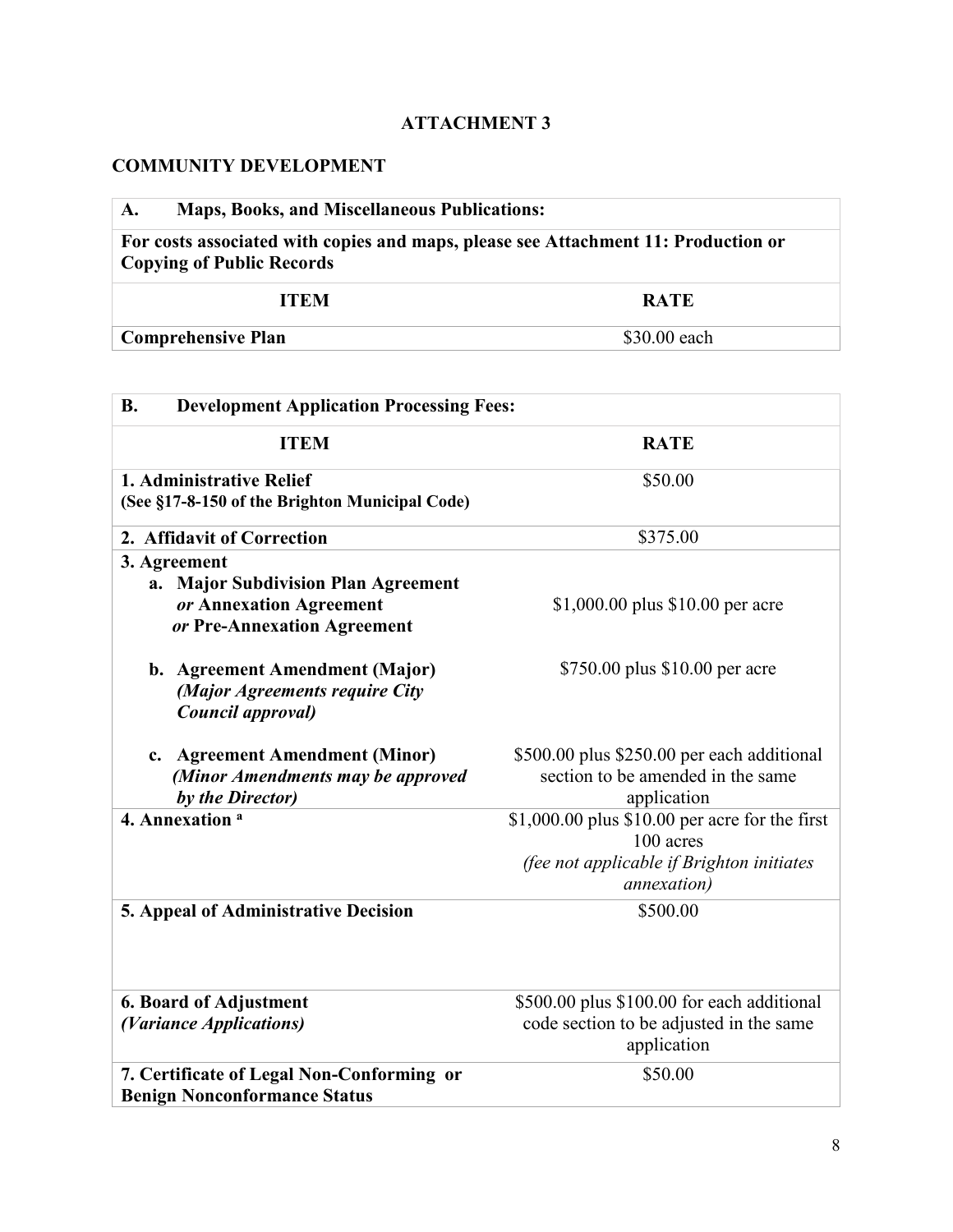| 8. Change Order                                                     | \$100.00                                    |
|---------------------------------------------------------------------|---------------------------------------------|
|                                                                     |                                             |
| 9. Comprehensive Sign Plan                                          | \$250.00                                    |
| (or Amendment thereto)                                              |                                             |
| 10. Conditional Use <sup>a</sup>                                    |                                             |
| a. Full DRC Review                                                  |                                             |
| (Processed when the use requires new                                | \$1,600.00                                  |
| construction of any type)                                           |                                             |
| <b>b.</b> Administrative Review                                     |                                             |
| (Processed when the use does not require                            | \$1,000.00                                  |
| new construction or is an amendment to an                           |                                             |
| approved Conditional Use application)                               |                                             |
| <b>Administrative Review (Large Family Child</b><br>$\mathcal{C}$ . | \$400.00                                    |
| Care Home only)                                                     |                                             |
| 11. Oil and Gas Facility <sup>a</sup>                               | \$500.00                                    |
| a. Preliminary Site Application                                     |                                             |
| b. Oil and Gas Application Review                                   | \$2,500.00                                  |
| c. Conditional Use (CU) or                                          |                                             |
| <b>Memorandum of Understanding</b>                                  | \$500.00                                    |
| (MOU)                                                               |                                             |
| d. Amendment to a CU or MOU                                         | \$250.00                                    |
| 12. Platting                                                        |                                             |
| a. Administrative Plat                                              | \$450.00                                    |
| <b>b.</b> Subdivision Plan                                          | \$1,000.00 plus \$25.00 per acre            |
| c. Final Plat                                                       | \$1,000.00 plus \$10.00 per acre            |
| <b>13. Planned Development</b>                                      | \$750.00 plus \$20.00 per acre              |
|                                                                     |                                             |
| 14. Planned Unit Development (PUD) <sup>a</sup>                     |                                             |
| a. Amendment (Administrative)                                       |                                             |
| (Administrative Amendments may be                                   | \$500.00 plus \$10.00 per acre              |
| <i>approved by the Director)</i>                                    |                                             |
| 15. Recording Fees                                                  | Fees as set forth by applicable County      |
|                                                                     | Clerk and Recorder's Office                 |
| 16. Residential Design Standards (RDS) Plan                         |                                             |
| Applicable to all proposed single-family                            | Note: These fees must be paid prior to the  |
| detached and attached residential construction.                     | release of review comments and/or           |
| At the city's discretion, consultant or in-house                    | building permits.                           |
| review shall be utilized subject to the following                   |                                             |
|                                                                     |                                             |
| fee structure:                                                      |                                             |
| <b>Consultant Review</b><br>a.                                      | Actual cost of consultant services plus 10% |
|                                                                     | administrative fee                          |
| <b>In-House Staff Review</b><br>b.                                  | \$100.00 per house plan (with elevation)    |
|                                                                     | plus \$25.00 for each                       |
|                                                                     | additional model                            |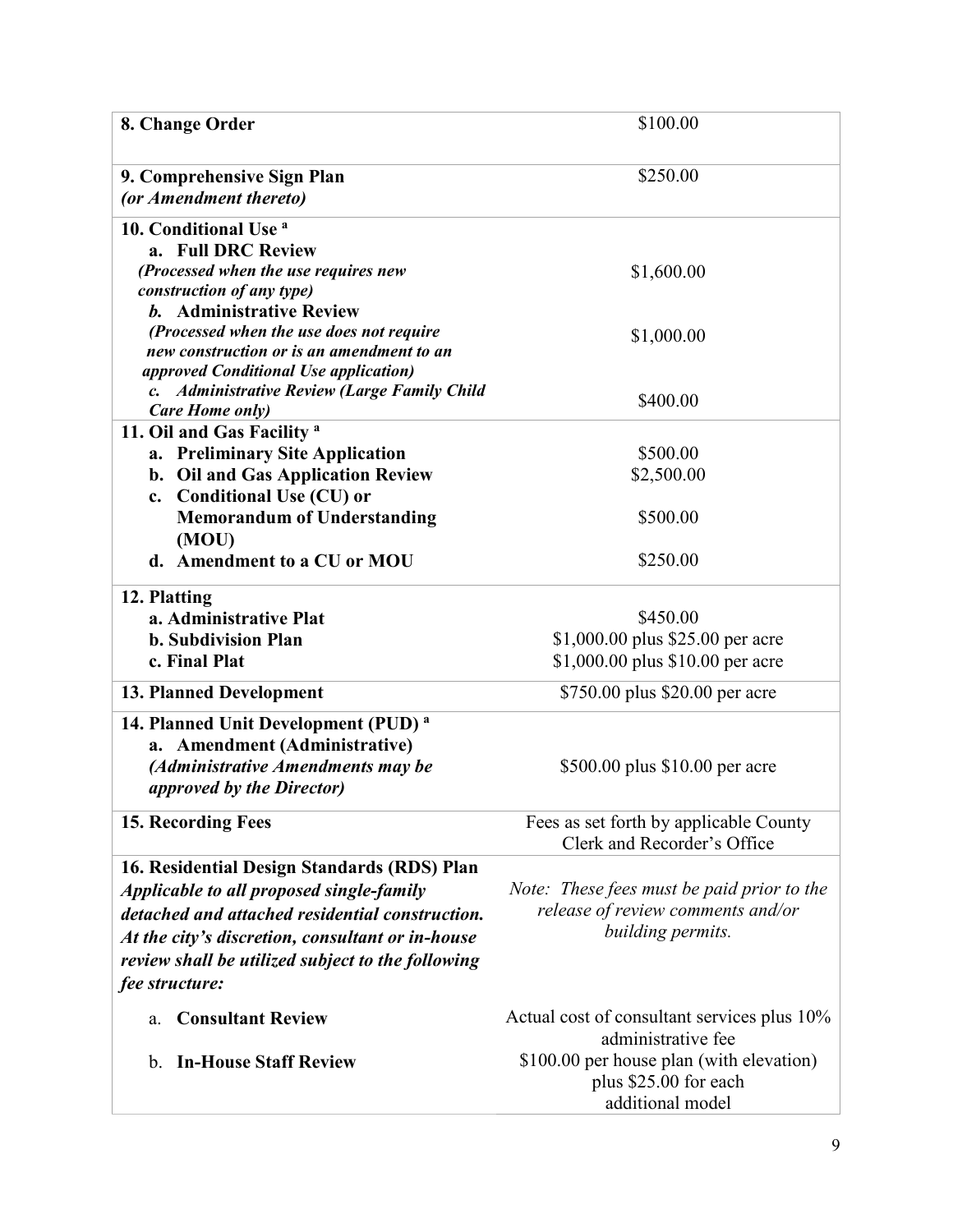| 17. RDS Processing Fee                                                                   | $$50.00$ per unit                          |
|------------------------------------------------------------------------------------------|--------------------------------------------|
|                                                                                          | Note: These fees will be assessed and paid |
|                                                                                          | with the building permit. Fee applies to   |
|                                                                                          | single-family detached units only.         |
| 18. Site Plan <sup>a</sup>                                                               | \$600.00                                   |
| 19. Site Improvement Permit                                                              | Site Improvements Permits shall be         |
|                                                                                          | charged permit fees, plan review fees, and |
|                                                                                          | use tax based on improvement project       |
|                                                                                          | valuation, as referenced under Section IV, |
|                                                                                          | <b>Building Division, B. Miscellaneous</b> |
|                                                                                          | Valuation of the current adopted fee       |
|                                                                                          | resolution.                                |
| 20. Site-Specific Development Plan Vested                                                | \$500.00                                   |
| <b>Property Right</b> <sup>a</sup>                                                       |                                            |
|                                                                                          | \$1.00 per dry ton                         |
| 21. Sludge Permit                                                                        |                                            |
| 22. Special District Service Plan<br>a. New Plan; plus,                                  | $$5,000.00;$ plus,                         |
| <b>Fee Escrow Deposit</b>                                                                | \$20,000.00                                |
| b. Amendment; plus,                                                                      | $$2,500.00;$ plus,                         |
| i.<br><b>Fee Escrow Deposit</b>                                                          | \$10,000.00                                |
| Ordinance 1852 (as same may be amended)                                                  |                                            |
|                                                                                          |                                            |
| 23. Temporary Use                                                                        | \$50.00                                    |
| a. Temporary Use Permit – Goat Keeping                                                   | \$100.00                                   |
| Application                                                                              |                                            |
| 24. Vacation (Public Right-Of-Way or                                                     | \$500.00                                   |
| Easement)                                                                                |                                            |
| 25. Zoning (aka Rezoning)<br>Notes:                                                      |                                            |
| DT zoning only allowed in areas designated on                                            |                                            |
| the Comprehensive Plan as Town Center or                                                 | \$750.00                                   |
| <b>Downtown District.</b>                                                                |                                            |
| No fee for Public Land (PL) or Open Space &                                              |                                            |
| Parks (O) zone districts.                                                                |                                            |
|                                                                                          |                                            |
| 26. Request for Information                                                              | \$50.00 for the first hour,                |
| Includes but is not limited to: zoning<br>verification, allowed uses and/or non-         | \$25.00 per hour for every additional hour |
| conforming uses, written interpretation of                                               | in the same request                        |
|                                                                                          |                                            |
| codes, verification of utility service, and<br>general requested research.               |                                            |
|                                                                                          |                                            |
| a. Fees include one initial and two subsequent planning staff reviews of the application |                                            |
| and supporting documentation (including Development Review Committee). Each              |                                            |
| additional review by staff (including the Development Review Committee) SHALL be         |                                            |
| assessed additional review fees equal to twenty-five percent (25%) of the original       |                                            |
| application fee.                                                                         |                                            |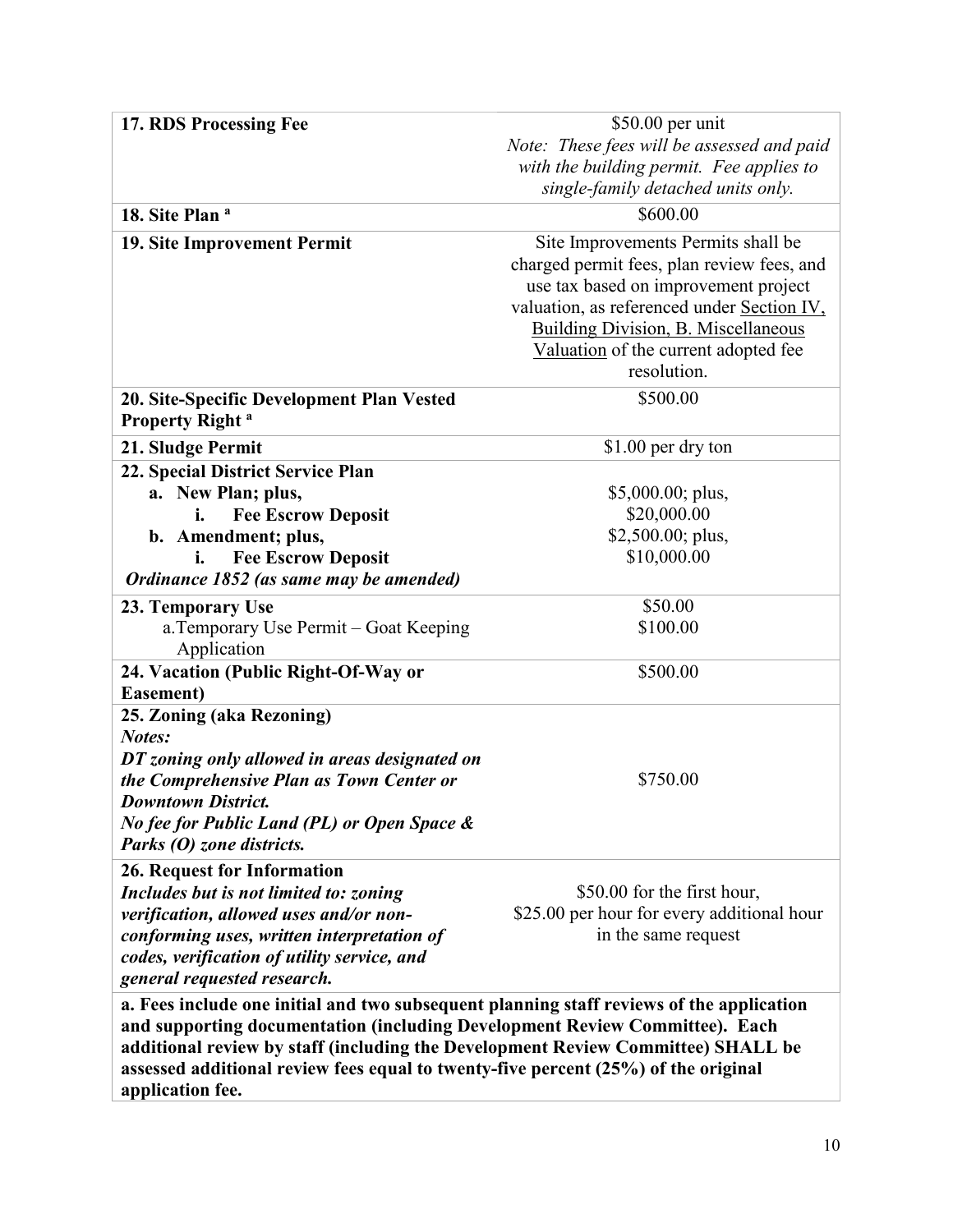**b. e.g., Phase area master plans, traffic master plans, drainage master plans, sewer master plans, etc.**

**Note 1: Fees cover the cost of processing the land use application and local (i.e. Brighton) publications. If the applicant requests publication outside of Brighton, the publication fees shall be paid by the applicant separately.**

**Note 2: Any items that must be recorded at the County Clerk and Recorder's office are subject to recordation fees, which are not included in the application submittal fees.**

**Note 3: Any request for information may be required to be submitted in writing to the One-Stop Customer Service Center on a form provided by the same.**

**Note 4: For any fees that are tied to an acreage computation that results in a fraction, fractions of 0.5 or greater shall be rounded to the next highest whole number and fractions less than 0.5 shall be rounded to the next lowest whole number.**

| $\mathbf{C}$ .<br><b>Plan Review-Land Use Applications and Civil Plan Review:</b>               |                                                                         |
|-------------------------------------------------------------------------------------------------|-------------------------------------------------------------------------|
| <b>Plan Review</b>                                                                              | <b>RATE</b>                                                             |
| 1. Engineering Plan Review                                                                      |                                                                         |
| Applicable to all proposed construction that<br>includes engineering. At the city's discretion, | Note: These fees must be paid prior to<br>release of review comments.   |
| consultant or in-house review shall be utilized                                                 |                                                                         |
| subject to the following fee structure:                                                         |                                                                         |
| a. Consultant Review                                                                            | Actual cost of consulting services<br>a.<br>plus 10% administrative fee |
| <b>b.</b> Staff In-House Review                                                                 | b. \$80.00 per hour of review                                           |
| 2. Land Use and Development                                                                     |                                                                         |
| <b>Application Plan Review</b><br>Applicable to all proposed land use and                       | Note: These fees must be paid prior to<br>release of review comments.   |
| development applications requiring consultant                                                   |                                                                         |
| review for related drawings. At the city's                                                      |                                                                         |
| discretion, consultant review shall be utilized<br>subject to the following fee structure:      |                                                                         |
| a. Consultant Review                                                                            | a. Actual cost of consulting services<br>plus 10% administrative fee    |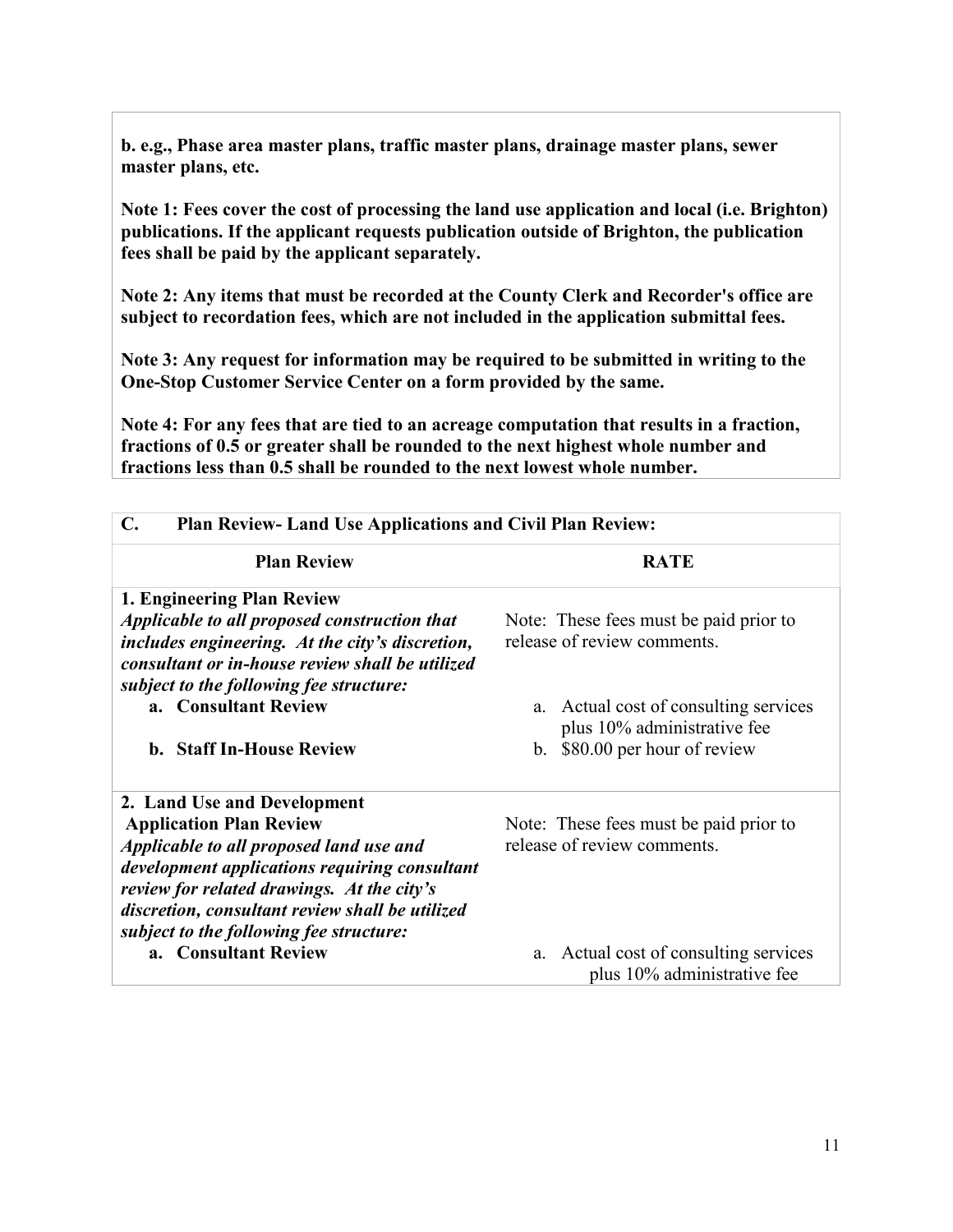| <b>Impact Fees - Miscellaneous</b><br>D.   | <b>RATE</b>                                                |  |
|--------------------------------------------|------------------------------------------------------------|--|
| <b>1. Community Impact Fees</b>            | \$1971/unit                                                |  |
| 2. Neighborhood Park Impact Fee            | \$1971/unit                                                |  |
| 3. Crossing Fee                            | \$700 per unit                                             |  |
| 4. Traffic Impact Fee                      |                                                            |  |
| a. Residential                             | a. \$1,700 per dwelling unit                               |  |
| <b>b.</b> Commercial Office                | b. \$0.98 per square foot of<br>gross building             |  |
| <b>Commercial Retail</b><br>$\mathbf{c}$ . | \$0.65 per square foot of<br>$c_{\cdot}$<br>gross building |  |
| d. Industrial                              | \$0.41 per square foot of<br>d.<br>gross building          |  |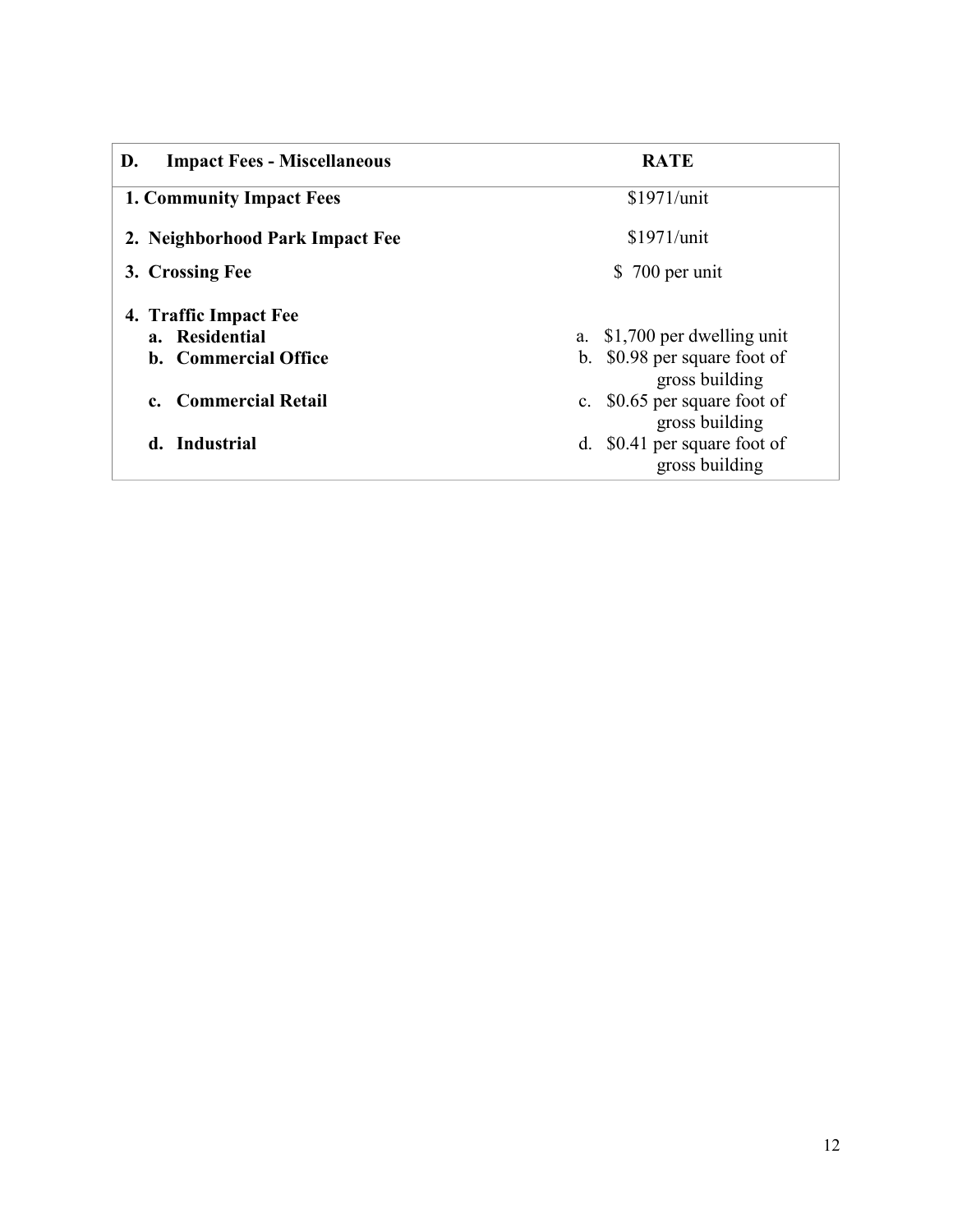#### **BUILDING DIVISION**

#### **A. Building Valuation:**

Building valuation shall be based on the August building valuation data for the preceding year, published by the International Code Council.

#### **B. Miscellaneous Valuation:**

All miscellaneous permits shall be processed based on valuation (estimated project materials and labor) per the following fee schedule for any above or below ground, public or private, new or repair/replace construction. An example of these types of permits includes, but shall not be limited to: air conditioning/evaporative cooler, fire sprinkler system, fencing, siding, furnace, gas log installation, spas/hot tubs, sheds, signs, site improvement, and right-of-way (ROW) permits.

| $\mathbf{C}$ .<br><b>Permit Fees</b> |                                                                                                                                        |
|--------------------------------------|----------------------------------------------------------------------------------------------------------------------------------------|
| <b>VALUATION</b>                     | <b>RATE</b>                                                                                                                            |
| \$1 to \$500                         | \$23.50                                                                                                                                |
| \$501 to \$2,000                     | \$23.50 for the first \$500 plus \$3.05 for<br>each additional \$100 or fraction thereof, up<br>to and including \$2,000               |
| \$2,001 to \$25,000                  | \$69.25 for the first \$2,000 plus \$14.00 for<br>each additional \$1,000 or fraction thereof,<br>up to and including $$25,000$        |
| $$25,001 - $50,000$                  | \$391.25 for the first \$25,000 plus \$10.10<br>for each additional \$1,000 or fraction<br>thereof, up to and including \$50,000       |
| \$50,001 to \$100,000                | \$643.75 for the first \$50,000 plus \$7.00 for<br>each additional \$1,000 or fraction thereof,<br>up to and including $$100,000$      |
| \$100,001 to \$500,000               | \$993.75 for the first \$100,000 plus \$5.60<br>for each additional \$1,000 or fraction<br>thereof, up to and including $$500,000$     |
| \$500,001 to \$1,000,000             | \$3,233.75 for the first \$500,000 plus \$4.75<br>for each additional \$1,000 or fraction<br>thereof, up to and including $$1,000,000$ |
| $$1,000,001$ and higher              | \$5,608.75 for the first \$1,000,000 plus<br>\$3.15 for each additional \$1,000 or fraction<br>thereof                                 |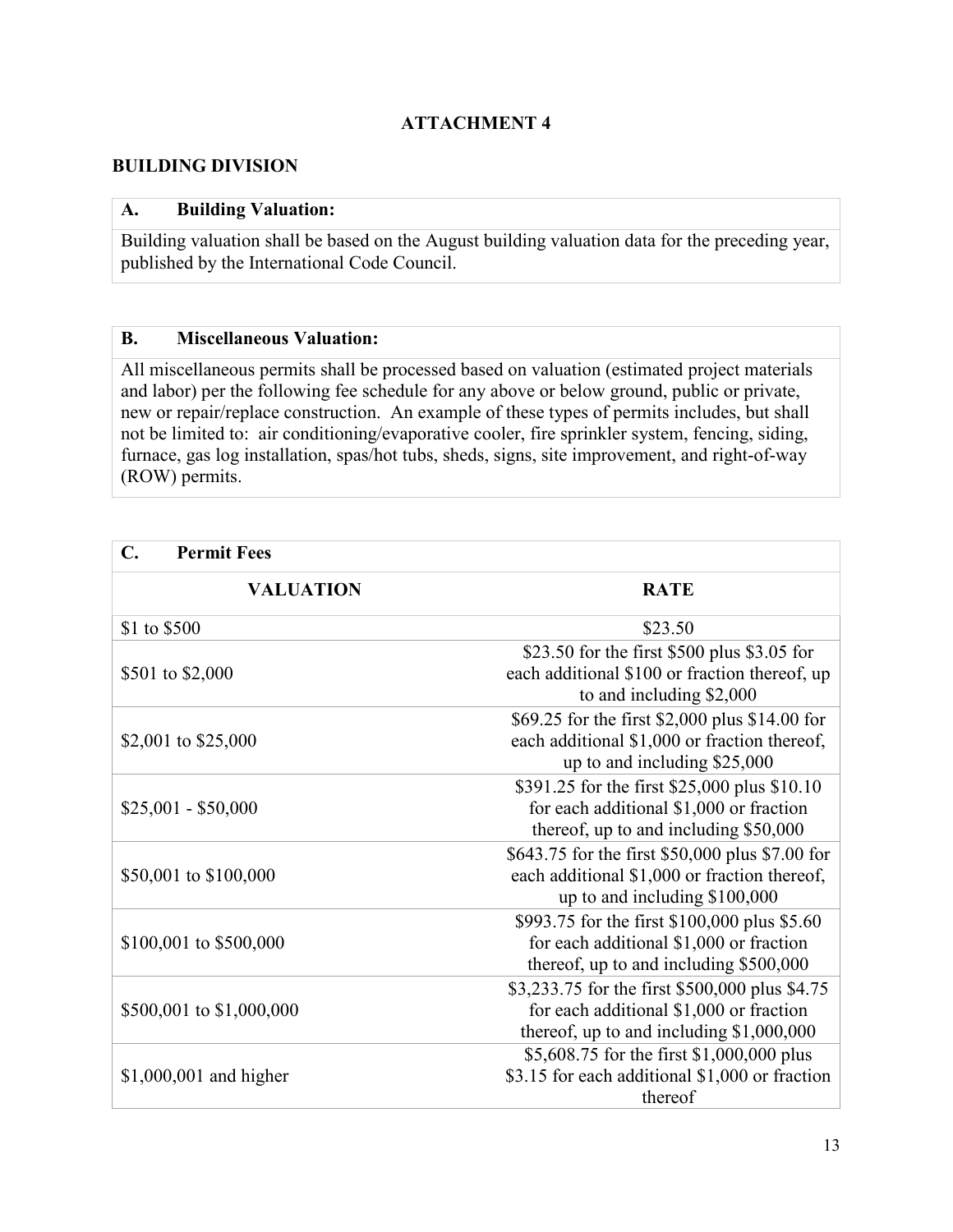| D.<br><b>Erosion and Sediment Control Permit:</b>             |             |
|---------------------------------------------------------------|-------------|
| <b>EROSION AND SEDIMENT CONTROL PERMIT</b>                    | <b>RATE</b> |
| <b>Basic fee for all Erosion and Sediment Control Permits</b> |             |
| A. Less than one (1) acre of land disturbance                 | \$50.50     |
| B. One $(1)$ to five $(5)$ acres of land disturbance          | \$60.50     |
| C. Five $(5)$ to nine $(9)$ acres of land disturbance         | \$100.50    |
| D. Ten $(10)$ to nineteen $(19)$ acres of land disturbance    | \$150.50    |
| E. Twenty (20) or more acres of land disturbance              | \$250.50    |

# **E. Plan Review Fees:**

All permits shall be assessed a plan review fee equal to 65% of the permit fee.

Exception: any new single-family detached residential site-specific build that has been previously mastered will pay a \$180 plan review fee at the time of permit issuance.

A deposit on the plan review fee shall be paid at the time of application submittal under the following structure:

| <b>PLAN REVIEW FEES DEPOSIT</b>                                                                       | <b>RATE</b>                                                       |
|-------------------------------------------------------------------------------------------------------|-------------------------------------------------------------------|
| <b>New Custom Residential or Residential</b><br><b>Master Plan Review*</b>                            | \$200.00                                                          |
| <b>New Commercial/Industrial/Multi-Family</b><br><b>Residential Plan Review*</b>                      | \$500.00                                                          |
| <b>Consultant Review</b>                                                                              | Actual Cost of consultant services plus<br>10% administrative fee |
| *At the discretion of the Chief Building Official, plans may be reviewed by an outside<br>consultant. |                                                                   |

# **F. Elevator Inspection Fees:**

The annual cost for elevator inspections shall be charged as identified under the current approved contract by and between the elevator inspection service company and the city of Brighton, as same may be amended annually. The city of Brighton complies with Colorado Revised Statutes, Title 9, Article 5.5, Elevator and Escalator Certification Act.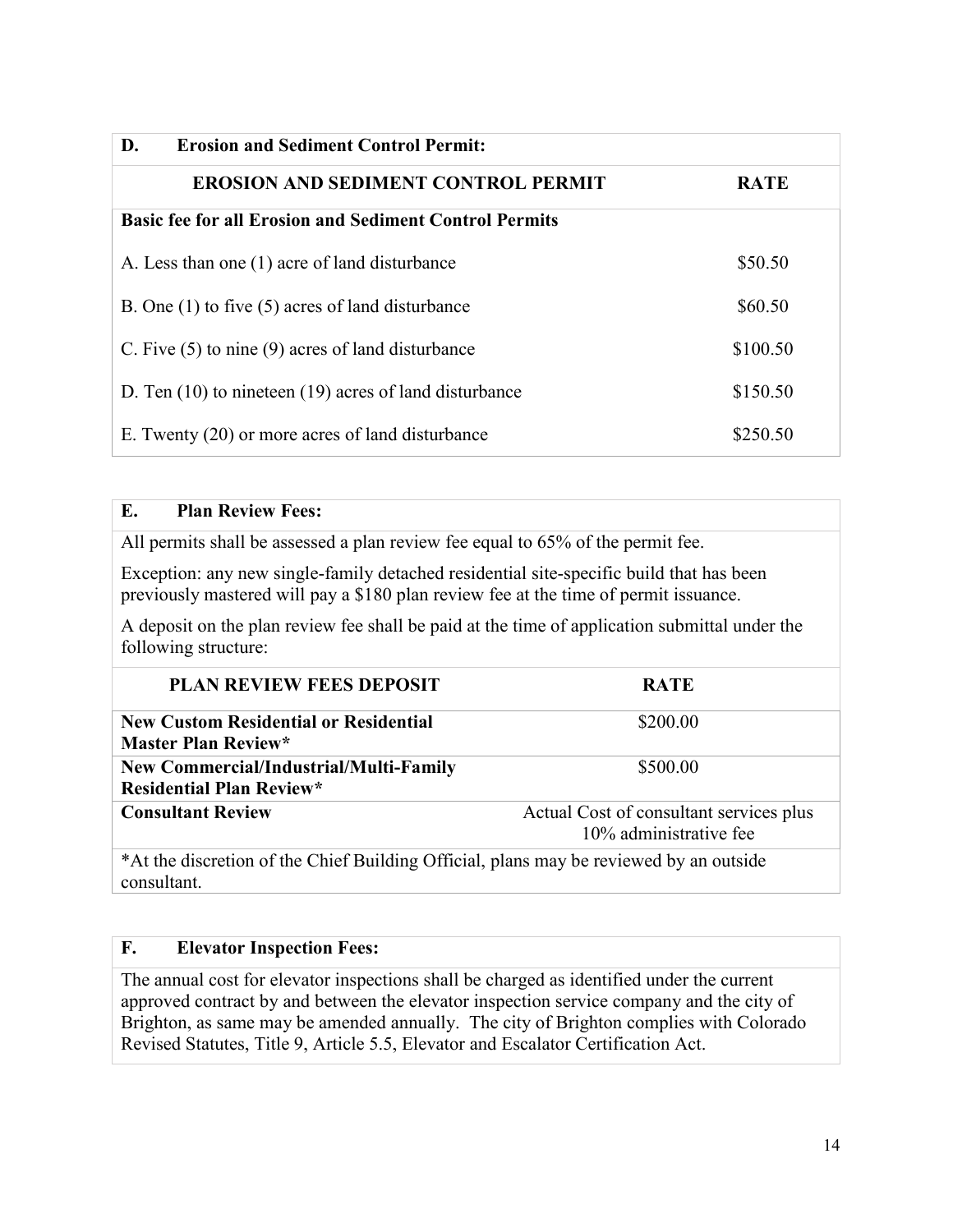| G.<br><b>Miscellaneous Inspections and Fees:</b>                                                                                                                                                                 |                   |
|------------------------------------------------------------------------------------------------------------------------------------------------------------------------------------------------------------------|-------------------|
| <b>OTHER INSPECTIONS AND FEES</b>                                                                                                                                                                                | <b>RATE</b>       |
| <b>Inspections outside of normal business hours</b><br>(two-hour minimum)                                                                                                                                        | $$100.00*$        |
| Re-inspection fees assessed under provisions<br>of the Brighton Municipal Code Section 15-2-<br>180                                                                                                              | \$100.00          |
| Inspection for which no fee is specifically<br>indicated                                                                                                                                                         | \$100.00          |
| <b>Duplicate inspection card</b>                                                                                                                                                                                 | \$10.00           |
| Additional plan review required by changes,<br>additions, or revisions to approved plans, and<br>new code reviews of mastered plans                                                                              | $$50.50$ per hour |
| <b>Manufactured housing installation program</b><br>fee**                                                                                                                                                        | \$180.00          |
| * Per hour rate or the total hourly cost to the jurisdiction, whichever is greater. This cost shall<br>include supervision, overhead, equipment, hourly wages, and fringe benefits of the employees<br>involved. |                   |

\*\* Per Colorado Revised Statutes §24-32-3310

| H.<br><b>Contractor License and Registration Fees:</b>                                            |                    |                            |
|---------------------------------------------------------------------------------------------------|--------------------|----------------------------|
| <b>CLASSIFICATION</b>                                                                             | <b>LICENSE FEE</b> | <b>REGISTRATION</b><br>FEE |
| <b>Class A – Unlimited General Contractor</b>                                                     | \$150.00           | \$15.00                    |
| <b>Class B – Limited General Contractor</b>                                                       | \$100.00           | \$15.00                    |
| <b>Class C – Residential General Contractor</b>                                                   | \$75.00            | \$15.00                    |
| <b>Class D - Jobbing Contractor</b>                                                               | \$50.00            | \$15.00                    |
| <b>Class P – Plumbing Contractor</b>                                                              | \$75.00            | \$15.00                    |
| <b>Class M – Mechanical Contractor</b>                                                            | \$75.00            | \$15.00                    |
| <b>Class MP – Mechanical/Plumbing</b><br>Combination                                              | \$100.00           | \$15.00                    |
| <b>Tree Care/Landscaping Contractor</b>                                                           | \$25.00            | \$15.00                    |
| *A Class D. Jobbing Contractor can operate as a Tree Carol andscaping Contractor with appropriate |                    |                            |

\*A Class D – Jobbing Contractor can operate as a Tree Care/Landscaping Contractor with appropriate certifications on file (as may be required by the city of Brighton Horticulturist.)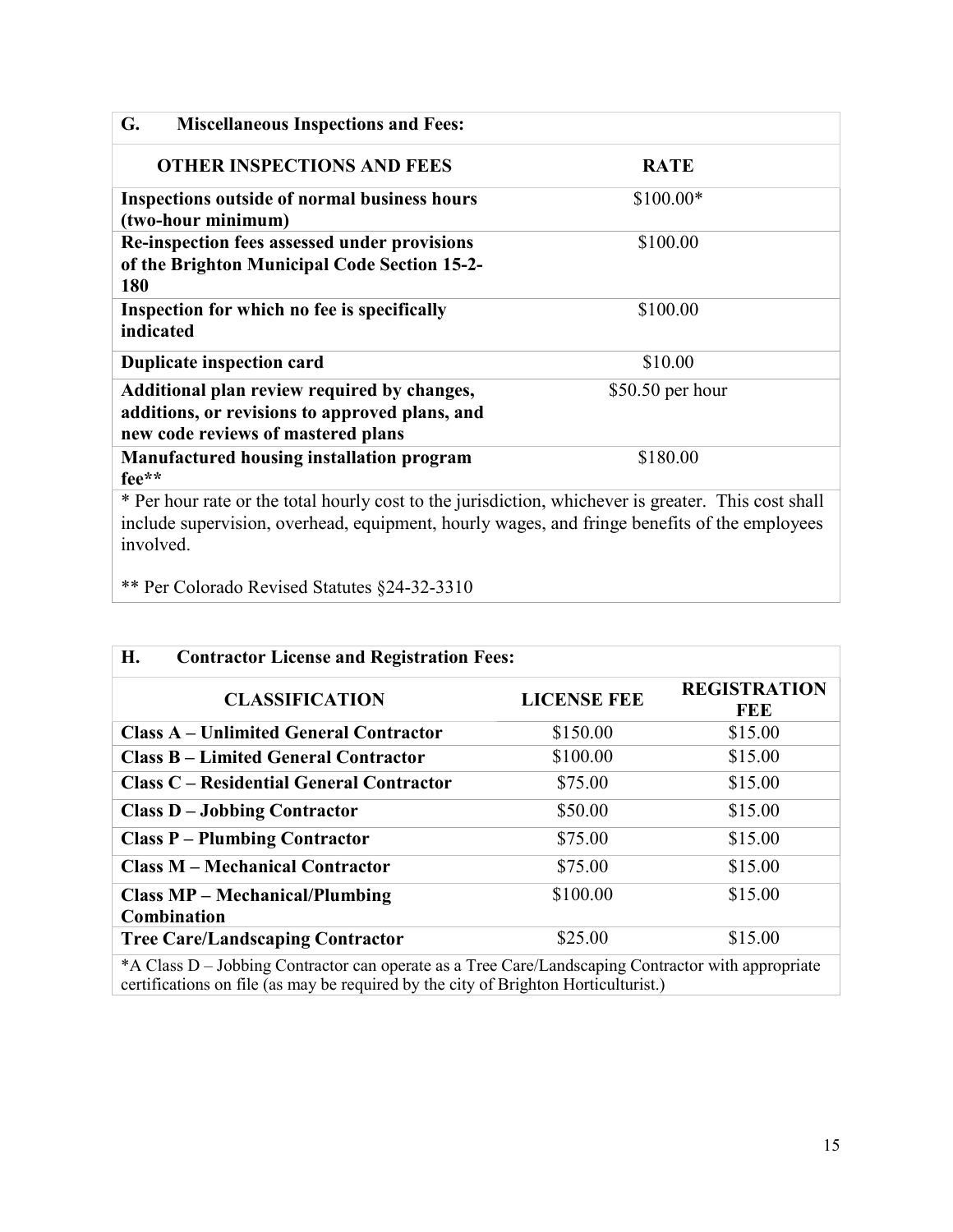| <b>Public Use Permit Fee:</b>                               |                                                                                  |
|-------------------------------------------------------------|----------------------------------------------------------------------------------|
| <b>PUBLIC USE PERMIT</b>                                    | <b>RATE</b>                                                                      |
| A. Public Use Permit Application Fee                        | \$200.00                                                                         |
| <b>B. Security Deposit (if applicable)</b>                  | \$500.00                                                                         |
| Ordinance #1908, as same may be amended.                    |                                                                                  |
|                                                             |                                                                                  |
| <b>J. Community Development Credit Card</b><br><b>Fees:</b> | 2.9% of total transaction for credit cards<br>No transaction fee for debit cards |

Actual credit card fees will be analyzed annually by staff to make a recommendation for the % to be charged in the subsequent year.

# No transaction fee for debit cards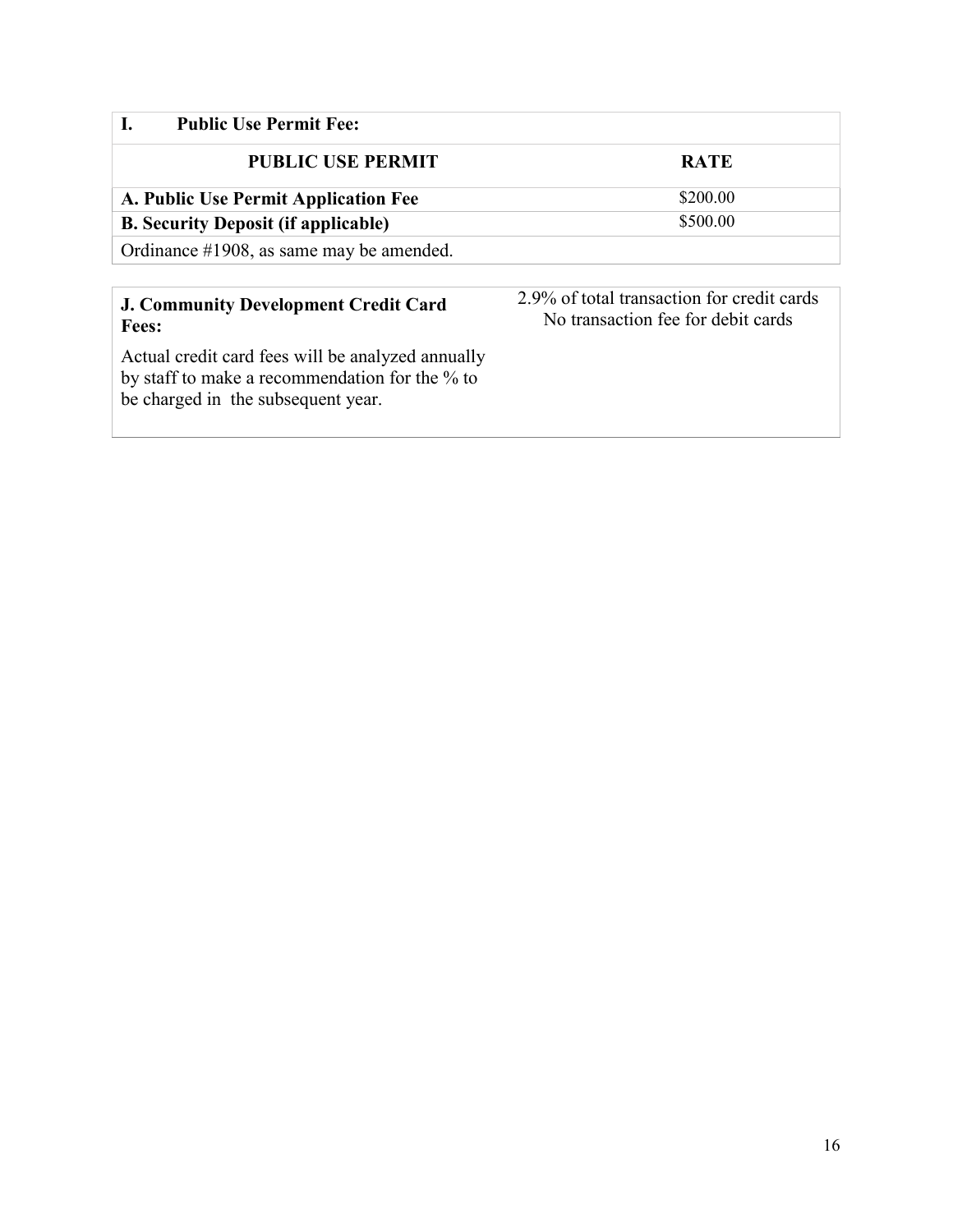# **POLICE DEPARTMENT**

| <b>POLICE DEPARTMENT FEES</b>                                         | <b>RATE</b>                  |  |
|-----------------------------------------------------------------------|------------------------------|--|
| 1. False Alarm Response Fee                                           |                              |  |
| (in excess of 3 false alarms in any one-year                          | \$75.00                      |  |
| period)"                                                              |                              |  |
| 2. Sexual Offender initial registration fee                           | \$75.00                      |  |
| 3. Sexual Offender re-registration fee                                | \$25.00                      |  |
| 4. Microfilm reports                                                  | *                            |  |
| 5. Audio reproduction                                                 | $$10.00$ per disc            |  |
| <b>Video reproduction</b>                                             | $$15.00$ per disc            |  |
| <b>Digital Data (over to 4.5GB)</b>                                   | \$25.00 per flash drive      |  |
| <b>6. Local Criminal History Records</b>                              | \$15.00                      |  |
| <b>Check/Immigration Letter</b>                                       |                              |  |
| 7. VIN Inspection                                                     |                              |  |
| Residents                                                             | No Charge                    |  |
| Non-Residents                                                         | \$15.00                      |  |
| 8. Research/Retrieval/Redaction - per hour                            | \$15 per half hour increment |  |
|                                                                       | (First hour free)            |  |
| POLICE DEPARTMENT-REPORT FEES                                         | <b>RATE</b>                  |  |
| 9. VRA Crime Reports                                                  |                              |  |
| 1st Copy (Offense/Incident Report/Crash<br>Report)                    | No Charge                    |  |
| Additional Reports- per page (Supplemental,<br>Statements, etc.)      | \$0.25                       |  |
| 10. All Other Requestors and additional copy<br>for VRA Crime victims |                              |  |
| First 10 pages                                                        | \$5.00                       |  |
| Each additional page                                                  | \$0.25                       |  |
| 11. Report retrieval and copy expense for<br>reports prior to above:  |                              |  |
| First 10 pages                                                        | \$10.00                      |  |
| Each additional page                                                  | \$0.25                       |  |
| * See Attachment 11- Production or Copying of Public Records          |                              |  |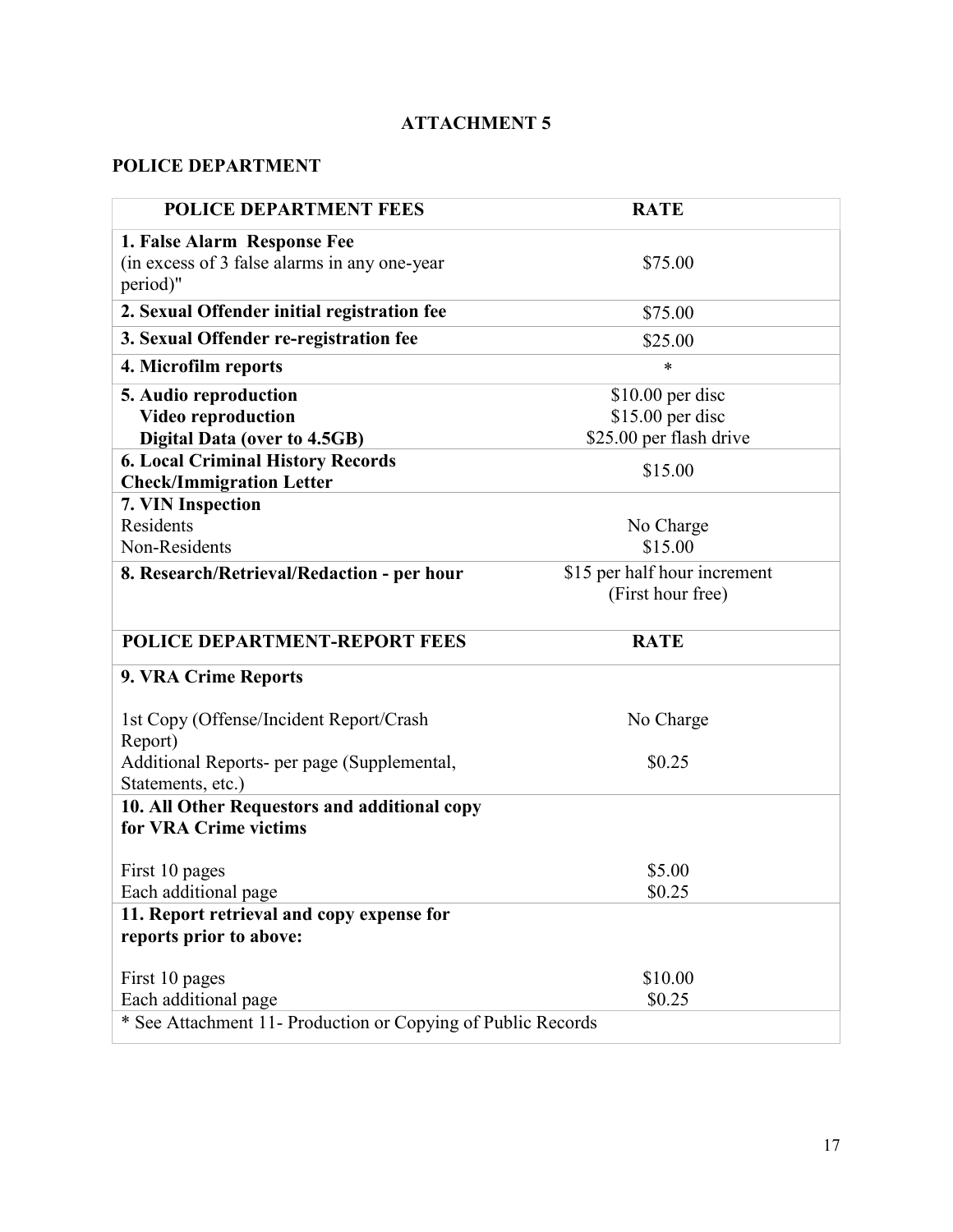# **LIQUOR LICENSE FEES**

ř.

r

| <b>LIQUOR LICENSE APPLICATION FEES</b>              | <b>RATE</b>     |
|-----------------------------------------------------|-----------------|
| 1. New Application Fee                              | \$1000.00       |
| 2. New Application with Concurrent Review           | \$1000.00       |
| 3. Transfer of Ownership Application Fee            | \$750.00        |
| 4. Change of Location Application Fee               | \$750.00        |
| <b>5. Renewal Application Fee</b>                   | \$100.00        |
| <b>6. Late Renewal Application Fee</b>              | \$500.00        |
| 7. Background Investigation - for                   |                 |
| corporations/limited liability changes in ownership | \$100.00/person |
| <i>structure</i>                                    |                 |
| 8. Special Event Permit Application Fee             | \$100.00        |
| 9. Tastings Permit Application Fee                  | \$50.00         |
| <b>10. Tastings Permit Renewal Application Fee</b>  | \$25.00         |
| 11. Temporary Permit Application Fee                | \$100.00        |
| 12. New Manager Registration Fee                    | \$75.00         |

| <b>LIQUOR LICENSE FEES</b>       | <b>RATE</b> |
|----------------------------------|-------------|
| 1. Arts                          | \$41.25     |
| 2. Club                          | \$41.25     |
| 3. Liquor Licensed Drugstore     | \$22.50     |
| 4. Retail Liquor Store           | \$22.50     |
| 5. Tavern                        | \$75.00     |
| 6. Hotel & Restaurant            | \$75.00     |
|                                  |             |
| 7. Beer & Wine                   | \$48.75     |
| 8. Fermented Malt Beverage (FMB) | \$3.75      |
| 9. Brew Pub                      | \$75.00     |

| <b>OCCUPATION FEE</b>                       | <b>RATE</b> |
|---------------------------------------------|-------------|
| 1. Club                                     | \$50.00     |
| 2. Retail Liquor Store                      | \$150.00    |
| 3. Liquor Licensed Drugstore                | \$175.00    |
| 4. Fermented Malt Beverage - Off-Premise    | \$50.00     |
| 5. Fermented Malt Beverage - On-Premise     | \$150.00    |
| 6. Fermented Malt Beverage - On/Off-Premise | \$175.00    |
| 7. Tavern                                   | \$175.00    |
| 8. Beer & Wine                              | \$175.00    |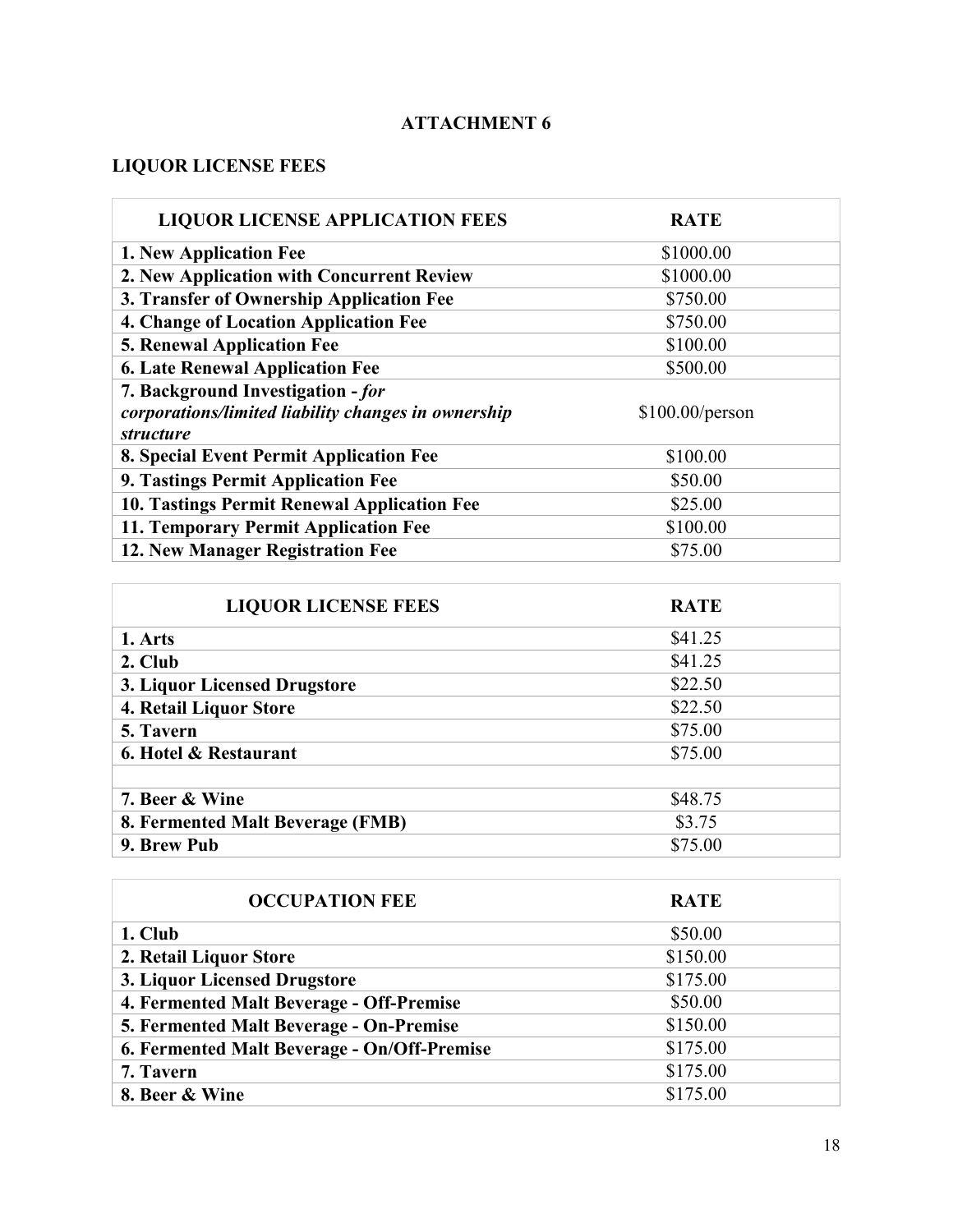| 9. Hotel & Restaurant | 5.00   |
|-----------------------|--------|
| 10. Brew Pub          | 100.00 |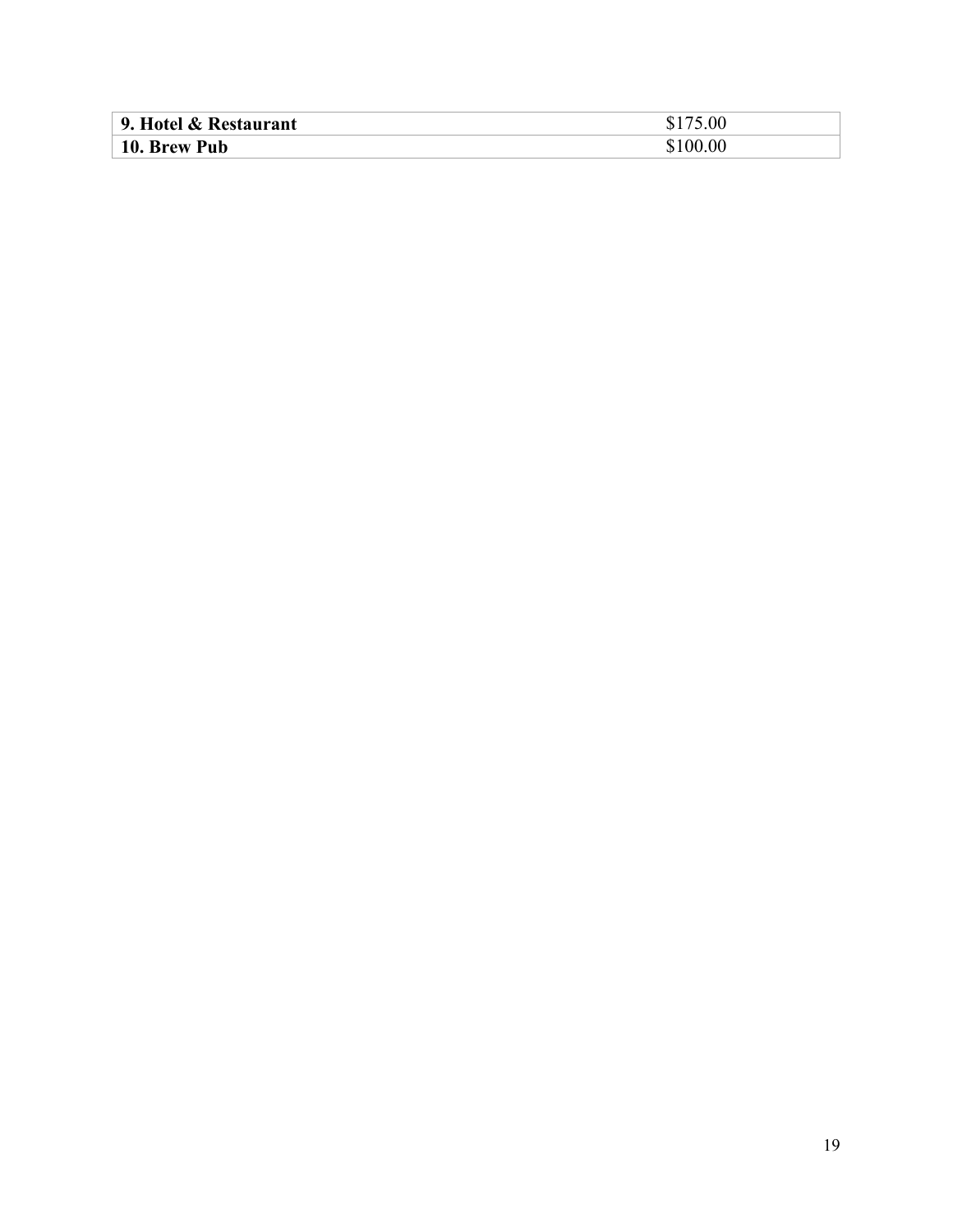# **BUSINESS AND SALES TAX LICENSES**

| <b>BUSINESS AND SALES TAX LICENSE</b><br><b>FEES*</b> | <b>RATE</b>                                  |
|-------------------------------------------------------|----------------------------------------------|
| 1. Business and Sales Tax License Fee                 | \$60 initial license fee for mobile vendors. |
| The license is renewed at the beginning of each       | \$10.00 initial license for all other        |
| even-numbered year and expires at the end of          | businesses. No fee for renewal of an active  |
| each odd-numbered year, unless otherwise              | license.                                     |
| specified.                                            |                                              |
| 2. City-Sponsored Special Event Permit                | \$35.00                                      |
| <b>Application Fee</b>                                |                                              |
| 3. Cabaret (per year)                                 | \$75.00                                      |
| 4. Circus/Carnival                                    |                                              |
| Damage Deposit                                        | \$100.00 1st day,                            |
|                                                       | \$50 each additional day \$200.00            |
| Certificate of Insurance                              | \$150,000 minimum (Workers' Comp.)           |
|                                                       | \$100,000 minimum (Personal Injury)          |
|                                                       | \$400,000 minimum (Accident)                 |
| 5. Group Home/Foster Care (per home)                  | \$200.00                                     |
|                                                       |                                              |
| Certificate of Insurance                              | \$150,000 minimum (Workers' Comp.)           |
|                                                       | \$100,000 minimum (Personal Injury)          |
|                                                       | \$400,000 minimum (Accident)                 |
| <b>6. Massage Parlor</b>                              |                                              |
| <b>Initial Application</b>                            | \$350.00                                     |
| Renewal                                               | \$150.00                                     |
| 7. Merchant/Security Guard ••                         |                                              |
| <b>Initial Application</b>                            | \$75.00                                      |
| Renewal                                               | \$30.00                                      |
| Surety Bond (or Proof of Company Insurance)           | \$1,000.00                                   |
| 8. Temporary (less than 30 days)                      |                                              |
| <b>Merchant/Security Guard License</b>                |                                              |
| Initial Application                                   | \$75.00                                      |
| <b>Surety Bond</b>                                    | \$1,000.00                                   |
| <b>BUSINESS AND SALES TAX LICENSE</b><br>FEES*        | <b>RATE</b>                                  |
| 9. Pawnbroker ••                                      |                                              |
| <b>Initial Application</b>                            | \$500.00                                     |
| Renewal                                               | \$250.00                                     |
| 10. Solicitor • (for-profit, per person, per          | \$50.00                                      |
| year)                                                 |                                              |
| <b>Surety Bond</b>                                    | \$1,000.00                                   |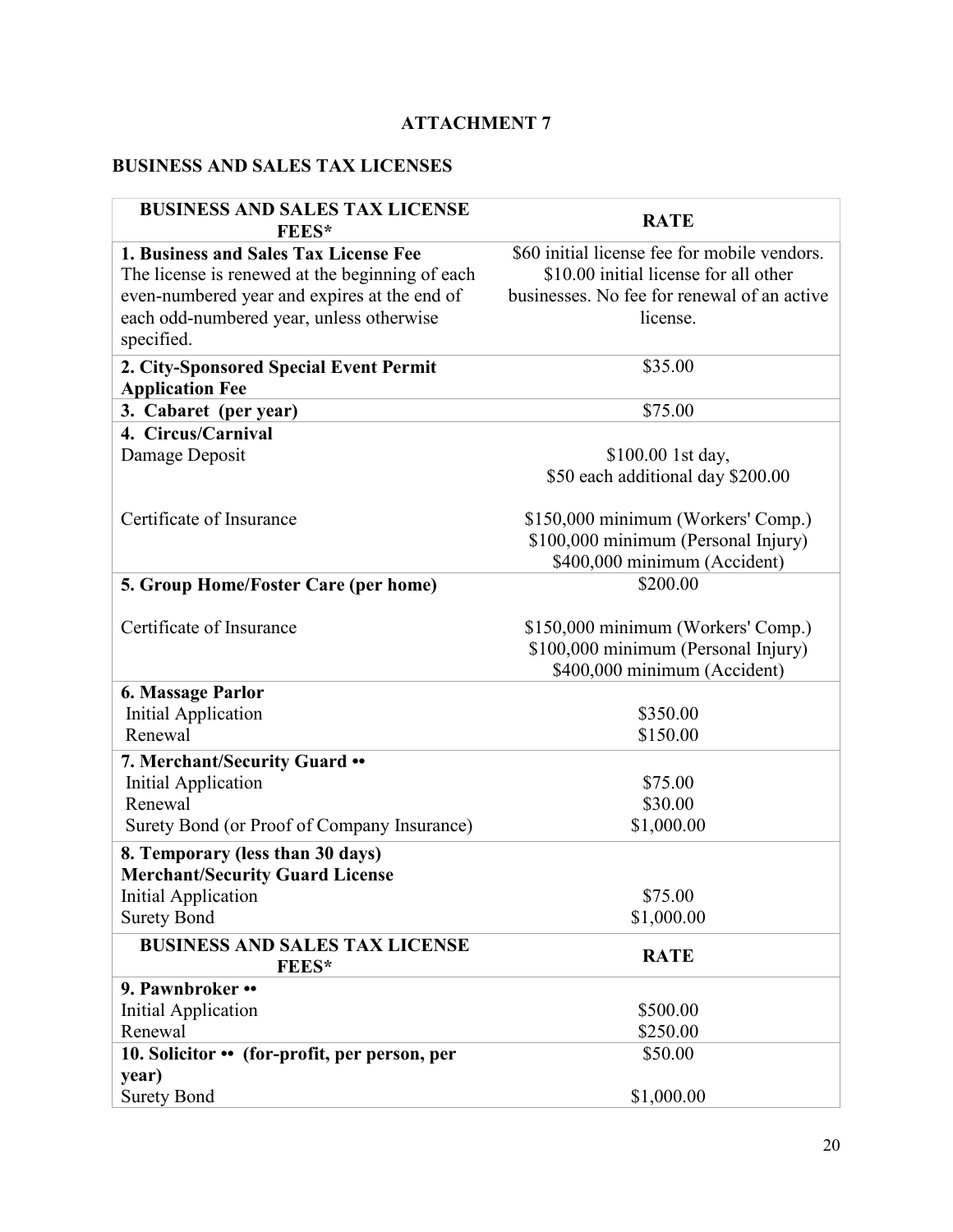| 11. Photocopies                                                                     |                                        |  |  |
|-------------------------------------------------------------------------------------|----------------------------------------|--|--|
| $1 - 5$ Pages                                                                       | \$0.25                                 |  |  |
| $6 - 20$ Pages                                                                      | \$3.00                                 |  |  |
| Over 20 Pages                                                                       | \$5.00                                 |  |  |
| Over 50 Pages                                                                       | Additional \$5.00                      |  |  |
|                                                                                     | plus \$0.25 per page over 50           |  |  |
| <b>12. Sexually-Oriented Businesses</b>                                             |                                        |  |  |
| Initial Application (If the applicant has an                                        | \$875.00                               |  |  |
| existing liquor license, the fee will be \$200.00)                                  |                                        |  |  |
| License Fee*                                                                        | \$250.00 per year                      |  |  |
| Renewal                                                                             | \$175.00 per year \$75.00              |  |  |
| Manager Registration (no charge if previously                                       | \$75.00                                |  |  |
| investigated)                                                                       |                                        |  |  |
| <b>13. Temporary Fireworks Stand</b>                                                | \$600.00 per year per stand            |  |  |
| (Non-Profit Only)                                                                   | \$300.00 Performance Bond required     |  |  |
| <b>14. Ice Cream Vendors</b>                                                        | \$100.00 per calendar year per vehicle |  |  |
| 15. Kennel License                                                                  | Application Fee: \$50                  |  |  |
|                                                                                     | License Fee: \$50 per year             |  |  |
| * Year is based from date of issue to December 31st                                 |                                        |  |  |
| ** License requires the applicant to furnish a \$1,000 bond to the City of Brighton |                                        |  |  |

**Note:** Any license requiring review from the fire district is subject to separate review fees pursuant to the current adopted Greater Brighton Fire Protection District Fee Resolution.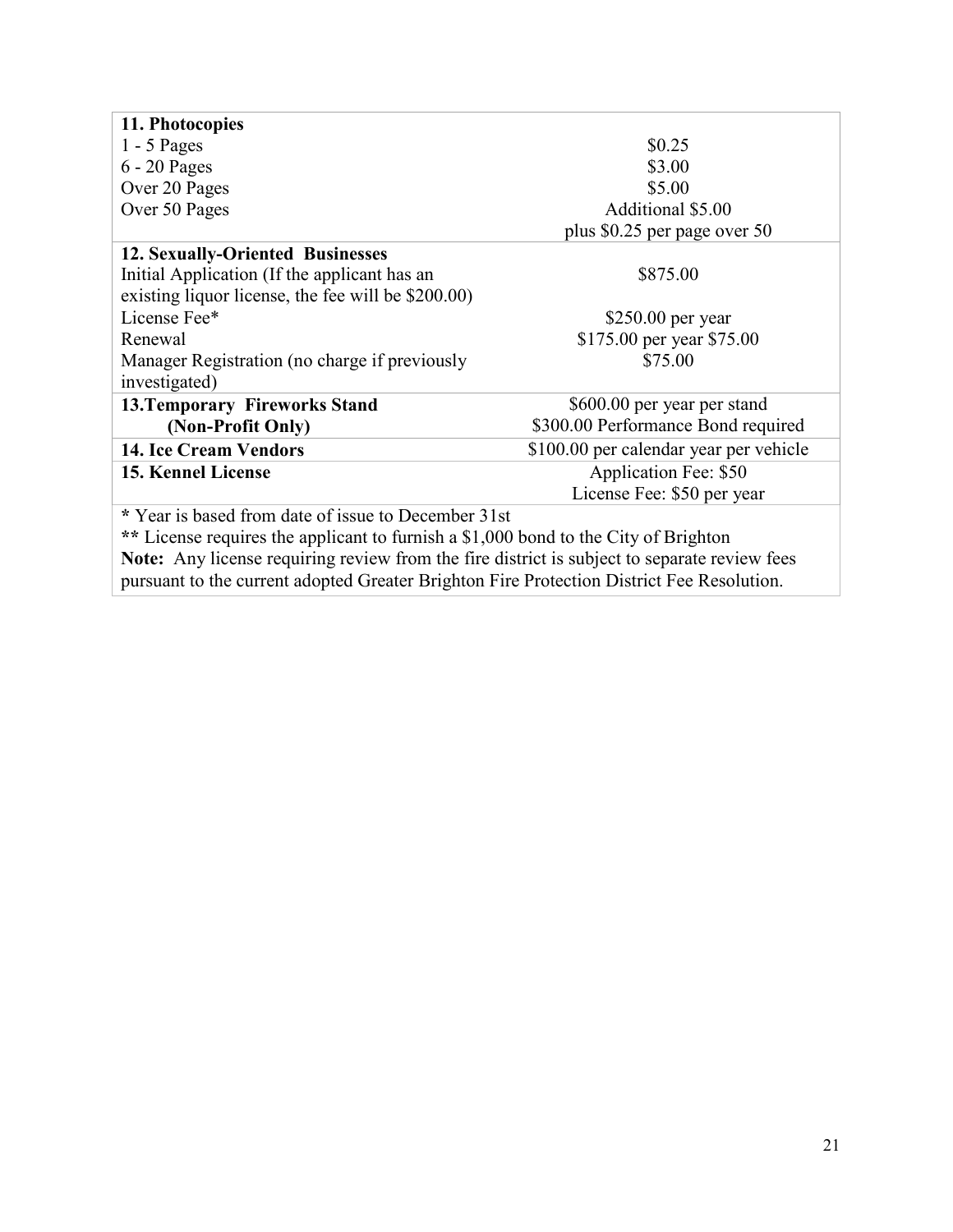# **MUNICIPAL COURT FEES**

| <b>MUNICIPAL COURT FEES</b>                                                                                                                                                                                                                                                                                          | <b>RATE</b>                                          |
|----------------------------------------------------------------------------------------------------------------------------------------------------------------------------------------------------------------------------------------------------------------------------------------------------------------------|------------------------------------------------------|
| 1. The defendant pleads guilty or is found<br>guilty at trial to the court, or enters a plea of<br>nolo contendere, or enters a plea agreement.                                                                                                                                                                      | \$30.00                                              |
| 2. Jury summoned and appears for trial and<br>the defendant is found guilty, or enters a plea<br>of guilty, no/o contendere, or a plea<br>agreement.                                                                                                                                                                 | \$45.00                                              |
| 3. Bonding Fee (surrender to Police Dept. to<br>post bond)                                                                                                                                                                                                                                                           | \$20.00                                              |
| 4. Bonding Fee (when arrested and transported)                                                                                                                                                                                                                                                                       | \$50.00                                              |
| 5. Failure to Appear or refusal to testify by<br>the complaining witness other than a police<br>officer or employee of the City at the time of<br>trial, or the municipal judge determines that<br>there was no reasonable ground for such<br>complaint, or the complaint was maliciously<br>or imprudently entered. | \$25.00 (minimum)<br>$$100.00$ (maximum)             |
| <b>6. Drug Offense</b> (to be donated to D.A.R.E.<br>Program)                                                                                                                                                                                                                                                        | \$50.00                                              |
| 7. Victim Services Fee (To be placed in Victim<br><b>Advocate Program Account)</b><br>This fee is assessed on all misdemeanor and<br>traffic convictions to assist the Victim Services<br>Program in providing the necessary services to<br>victims of crime crisis in the Brighton area.                            | \$5.00                                               |
| 8. Stay of Execution Fee (per stay)                                                                                                                                                                                                                                                                                  | \$15.00                                              |
| 9. Administrative Fee (No Proof of<br>Insurance)                                                                                                                                                                                                                                                                     | \$20.00                                              |
| 10. Witness fee (paid to witnesses) assessed<br>against convicted defendant for all witnesses<br>subpoenaed and appearing at trial.                                                                                                                                                                                  | \$5.00 Per Day Per Witness                           |
| 11. Probation Services – required for<br>monitoring compliance with payment of fines<br>and costs, and Court Orders                                                                                                                                                                                                  | \$35.00/month unsupervised, \$45/month<br>supervised |
| 12. Officer Subpoena Fee - charged when<br>Defendant fails to appear at trial.                                                                                                                                                                                                                                       | \$150.00                                             |
| 13. Administrative fee for Deferred<br><b>Judgments</b>                                                                                                                                                                                                                                                              | \$100.00                                             |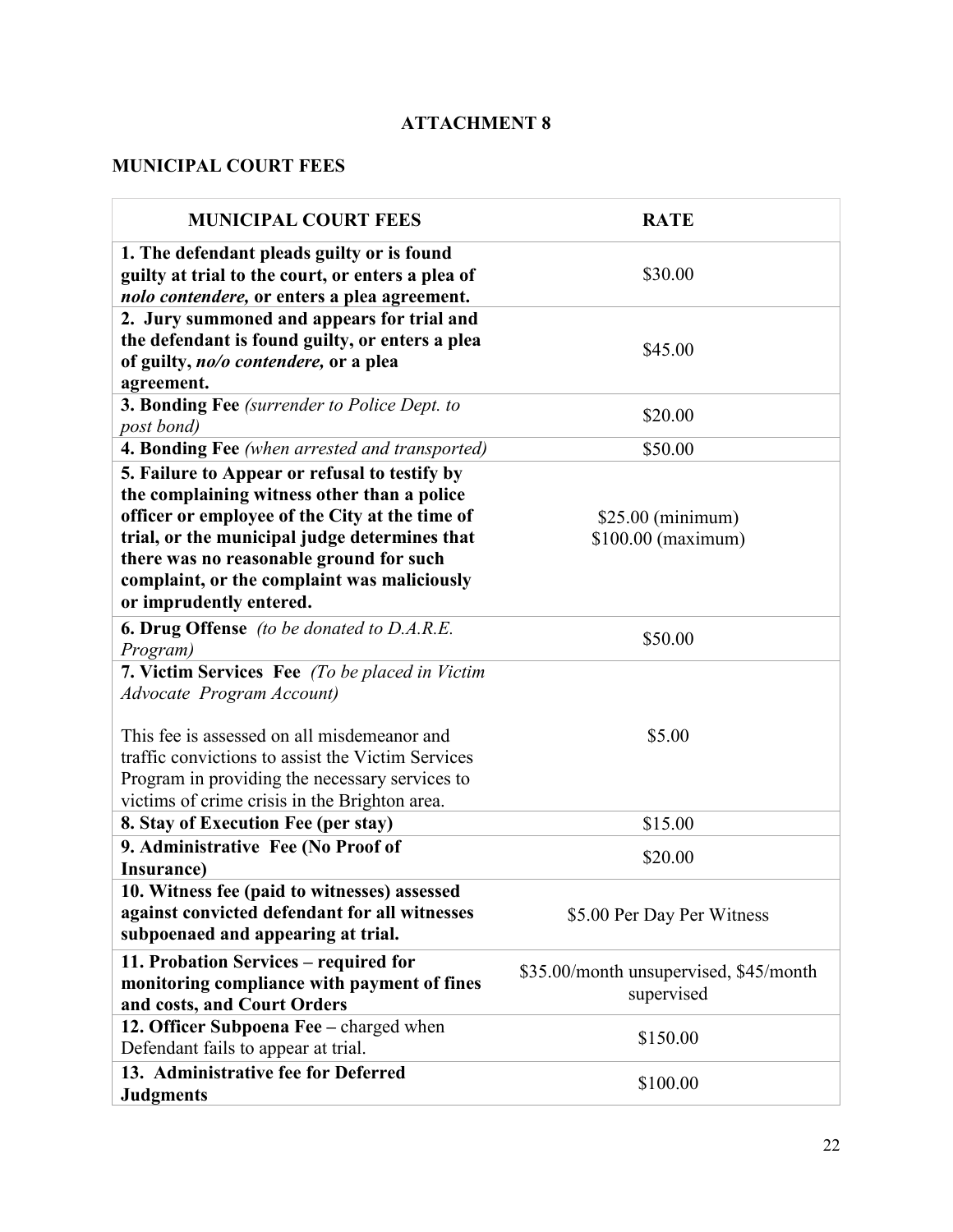| 14. Accident Fee (imposed on each case in<br>which a traffic accident occurred.                                                                                                                                                                                            | \$50.00 |
|----------------------------------------------------------------------------------------------------------------------------------------------------------------------------------------------------------------------------------------------------------------------------|---------|
| 15. Sealing of Records Filing Fee                                                                                                                                                                                                                                          | \$65.00 |
| 16. Court Technology Fee - assessed on all<br>cases where a defendant appears for court to<br>assist in the costs of technological services used<br>by the court defendant appears for court. Fee<br>assists with the costs of technological services<br>used by the court | \$5.00  |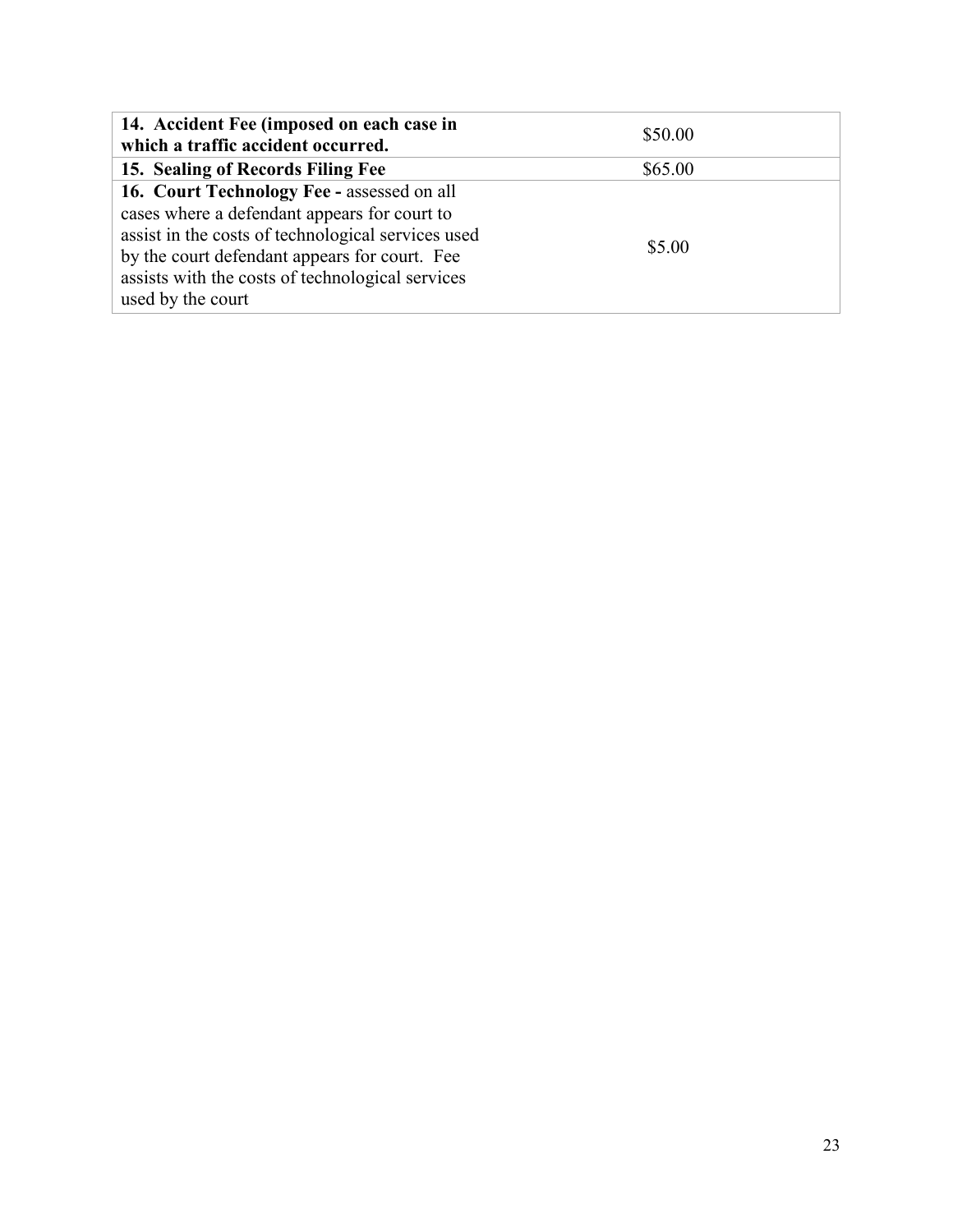# **BUILDING RENTAL SPACE**

| <b>BUILDING RENTAL FEES</b>                                                                                                                                                                   | <b>RATE</b> |
|-----------------------------------------------------------------------------------------------------------------------------------------------------------------------------------------------|-------------|
| <b>Per Square Foot</b>                                                                                                                                                                        | \$7.50      |
| Any new leases will be negotiated at the current market rate. Any building rental space lease<br>for more than one year shall include provisions for increases due to utility increases, etc. |             |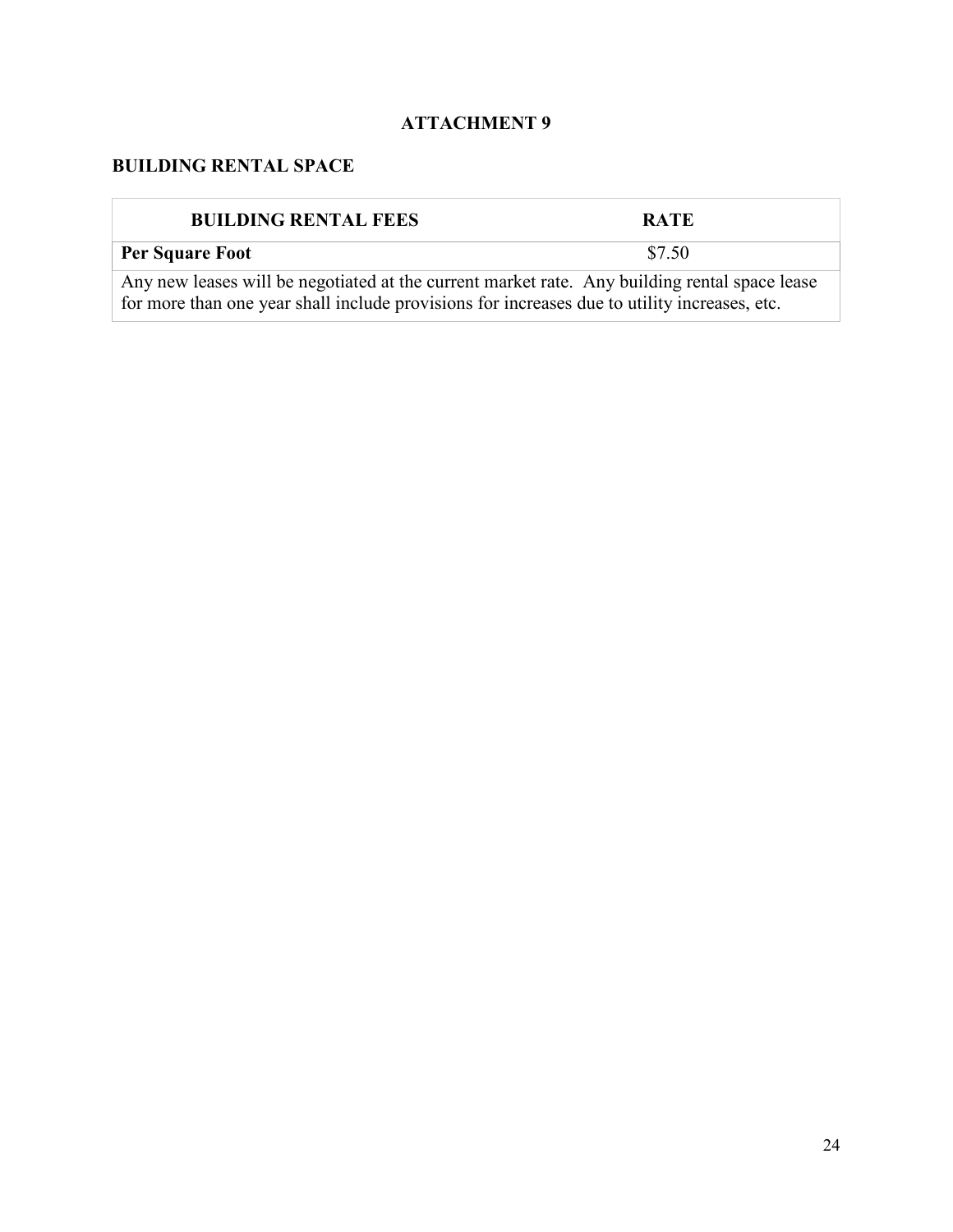# **MUNICIPAL CODE BOOKS**

| <b>BRIGHTON MUNICIPAL CODE BOOKS</b> | <b>RATE</b>                                               |  |  |
|--------------------------------------|-----------------------------------------------------------|--|--|
| 1. Municipal Code Book               | \$100.00                                                  |  |  |
| 2. Municipal Code Supplements        | Actual costs incurred by City including<br>postage $+15%$ |  |  |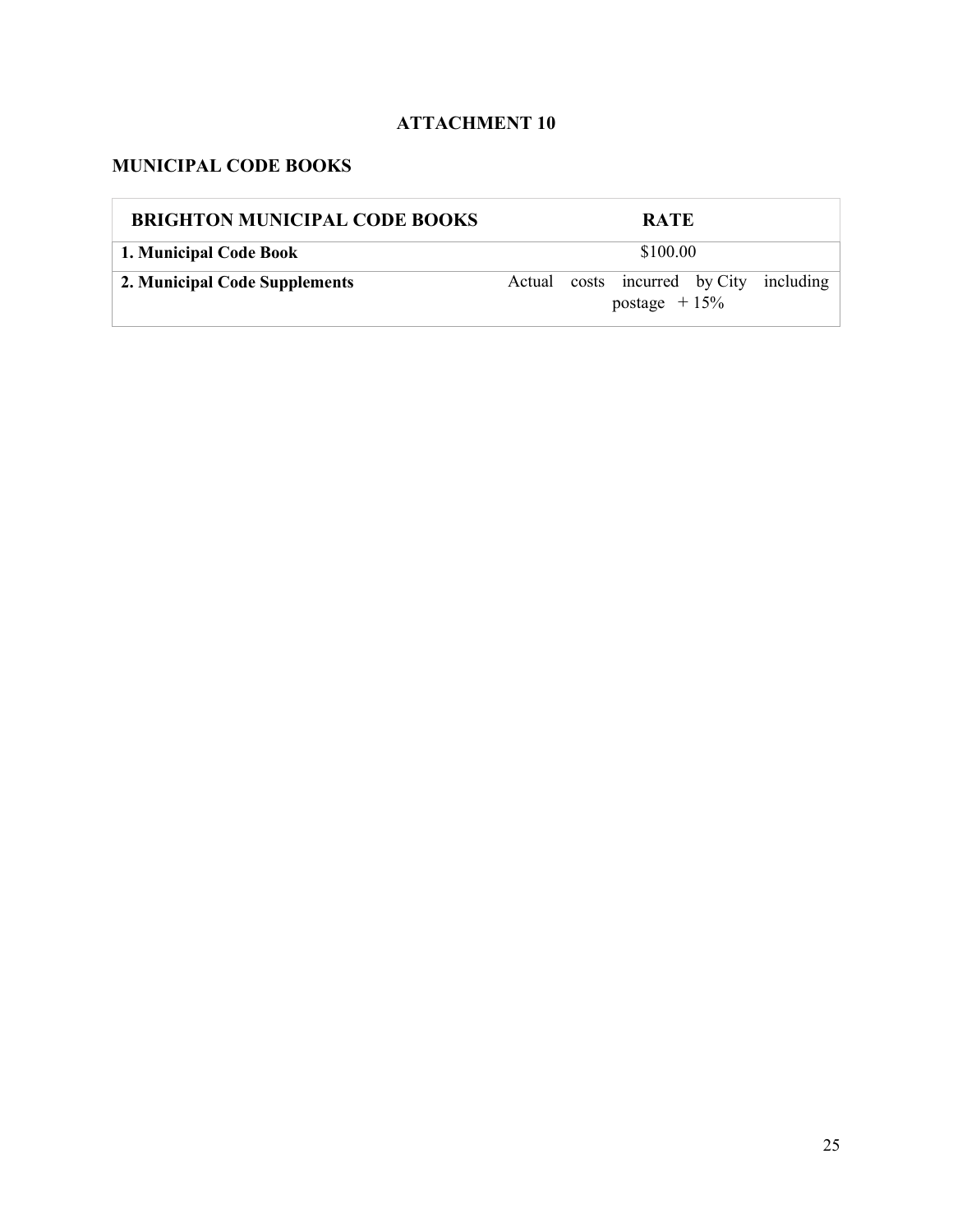### **PRODUCTION OR COPYING OF PUBLIC RECORDS**

Approved by Resolution No. 08-47; 5/06/2008.

State statutes and the ordinances, resolutions and regulations of the City require prepayment of fees and charges for the production or copying of certain public records and the need exists to protect and prevent the disclosure of such records without the proper fees and charges being assessed or collected.

(a) Copies shall be available upon the prepayment of the fees and charges set forth below.

(b) The Clerk may require and collect a 50% advance deposit of estimated research, retrieval and copy fees and charges for public records that will take significant staff time and resources to complete.

#### (c) COPYING CHARGES

(1) There is no charge to inspect public records on site.

(2) Copying charges will be as follows: (All charges in excess of the standard page rate of 0.25/page must be based on actual costs)

| ITEM                                                   | <b>RATE</b>           |  |  |
|--------------------------------------------------------|-----------------------|--|--|
| Color Map $(81/2" \times 11")$ or $(81/2" \times 14")$ | \$3.00 each           |  |  |
| Color Map $(11" x 17")$                                | \$5.00 each           |  |  |
| Color Map $(18" \times 24")$                           | \$12.00 each          |  |  |
| Color Map $(24" \times 36")$ or $(24" \times 30")$     | \$15.00 each          |  |  |
| Color Map $136"$ x 45") or larger                      | \$20.00 each          |  |  |
| Black & White Copies:                                  |                       |  |  |
| $81/2$ " x 11" or $81/2$ " x 14"                       | $$0.25$ per page      |  |  |
| $11" \times 17"$                                       | \$0.75 per page       |  |  |
| $18" \times 24"$                                       | \$2.00 per page       |  |  |
| $24" \times 36"$ or $24" \times 30"$                   | \$3.00 per page       |  |  |
| 36" x 45"                                              | \$5.00 per page       |  |  |
| <b>Color Copies:</b>                                   |                       |  |  |
| $81/2$ " x 11" or $81/2$ " x 14"                       | $$1.00$ per page      |  |  |
| $11" \times 17"$                                       | $$1.50$ per page      |  |  |
| Photographs:                                           | \$3.00 per photograph |  |  |
| Microfilm Copies:                                      | \$3.00 per page       |  |  |

#### (d) CERTIFICATION CHARGES:

One certification of a document: \$2.00/document Certification of each page of a document: \$2.00/page

(e) Subsequent requests for the same or similar records shall be charged the same fees and charges as the original request.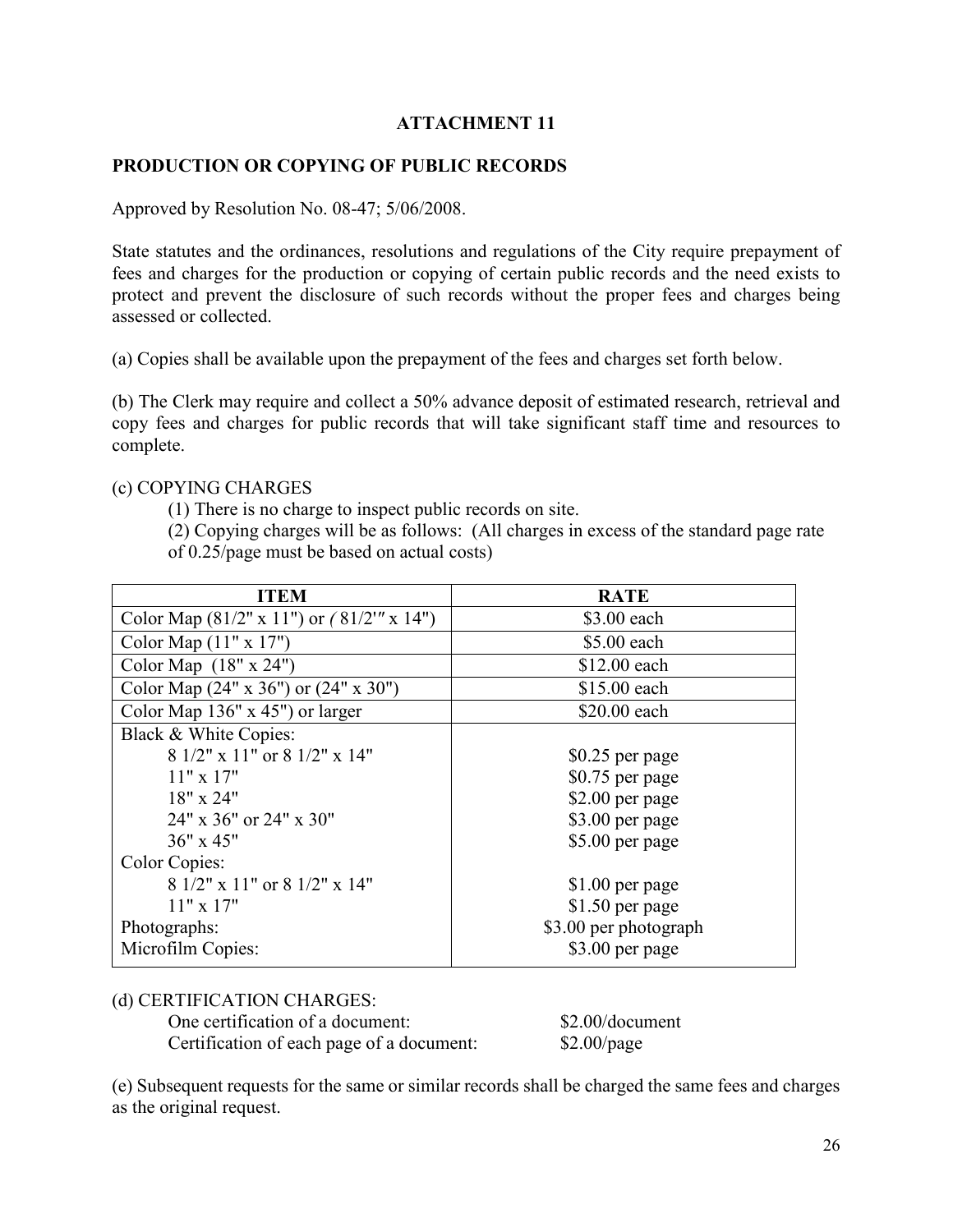(f) Copying charges for records retrieved from off-site storage will be the same as those for onsite records.

#### (g) ELECTRONIC COPIES

Information available in electronic formats, such as databases, may be copied pursuant to the following charges:

| CD-ROM and Audio | \$10.00 |
|------------------|---------|
| Video            | \$15.00 |

#### (h) RECORDS AT NO CHARGE

(1) Copies of individual items on the Council Agenda are provided at no charge if requested prior to the Council meeting. Normal charges apply for copies made after the Council Meeting.

(2) Copies of records relating to an upcoming municipal election will be provided at no charge. Copies of records relating to past elections will be charged at the normal rate.

#### (i) RESEARCH AND RETRIEVAL FEES

The fees for requests by citizens that require research and/or retrieval of data for information or public records will be assessed according to the following schedule:

When such requests require research and retrieval of data for a requester that take longer than one (1) hour the following fees shall be imposed:

- (1) Research and retrieval of records by City's clerical or support staff: \$20.00 per hour.
- (2) Research and retrieval of records by the City's supervisory and management staff: \$30.00 per hour.
- (3) The actual cost of research and retrieval of records by all other persons or entities charged at no less than \$20.00 per hour.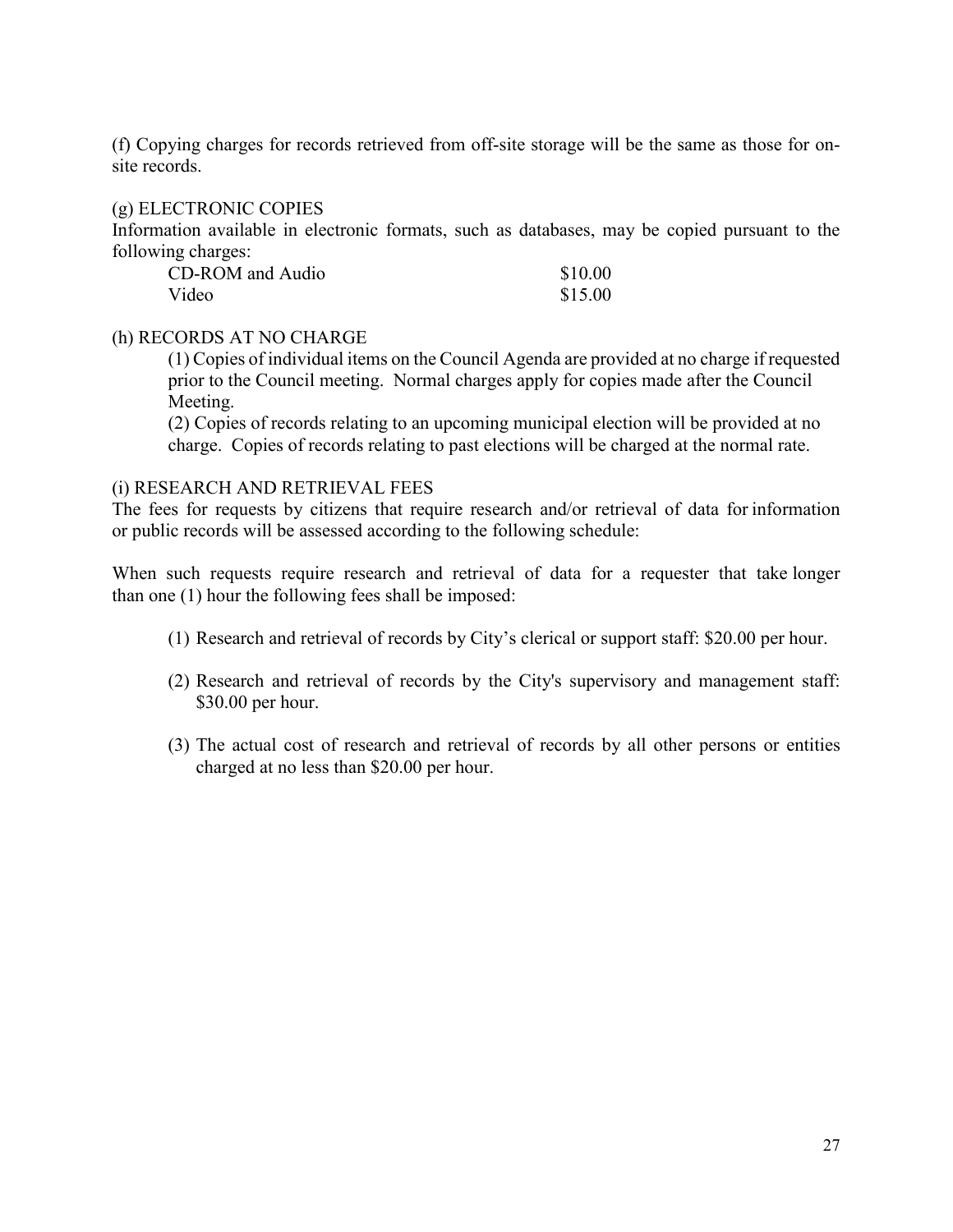#### **RECREATION CENTER, OASIS FAMILY AQUATIC PARK, AND EAGLE VIEW ADULT CENTER FEES**

#### **A. RECREATION CENTER**

Public recreation services shall be available to all citizens of the City of Brighton. Since demands for recreation services and facilities may exceed public funding resources, fees may be established to provide a variety of programs and facilities.

#### CLASSIFICATION OF FEES:

Recreation service fees are classified into three categories:

- 1. Basic Basic recreation services are offered free of charge. Recreation program facilities are provided to maximize resources and impact the greatest number of users. These include open special events, festivals, and general use of park facilities. Public funds from the general tax base will be committed to fulfill the recreation needs for community accepted activities.
- 2. Enhanced Enhanced recreation services provide a direct benefit to the user. The recipient shall pay a fee based on cost recovery. Enhanced recreation programs shall recover different percentages of the cost. In general, youth programs shall recover 50% of direct costs and adult programs shall recover 100% of direct costs. The youth reduced rate program for the Brighton recreation center and the Brighton Oasis family aquatic park is for youth 18 years and under of a family qualifying for the reduced rate program. At the recreation center, youth receive free admission and a 50% discount for eligible recreation programs. At the Brighton Oasis Family Aquatic Park, youth receive a 50% discount on admissions. Adults qualifying for the reduced rate program are eligible to purchase any of the adult membership types offered at the Brighton recreation center at a 50% discount. Adults will pay full price for entry into the Brighton Oasis Family Aquatic Park. The membership types shall include daily drop-in, 1O or 15 visit pass, quarterly and annual passes. Recovery rates shall be based on the cost of the service, ability of the user to pay, market demand and community need. A reservation or admissions fee may also be charged for administrative control purposes. The Parks and Recreation Department will at the discretion of the Director, or their designee, periodically offer promotional fees on enhanced recreation services and membership passes for marketing purposes.
- 3. Private/Public Enterprise Services Private/public enterprise services are programs and services where the user receives the total direct benefit and shall pay 100% of the total cost to provide the service. This will include both youth and adult programs. The fee structure shall be competitive with other agencies and businesses.

#### GENERAL FEE GUIDELINES: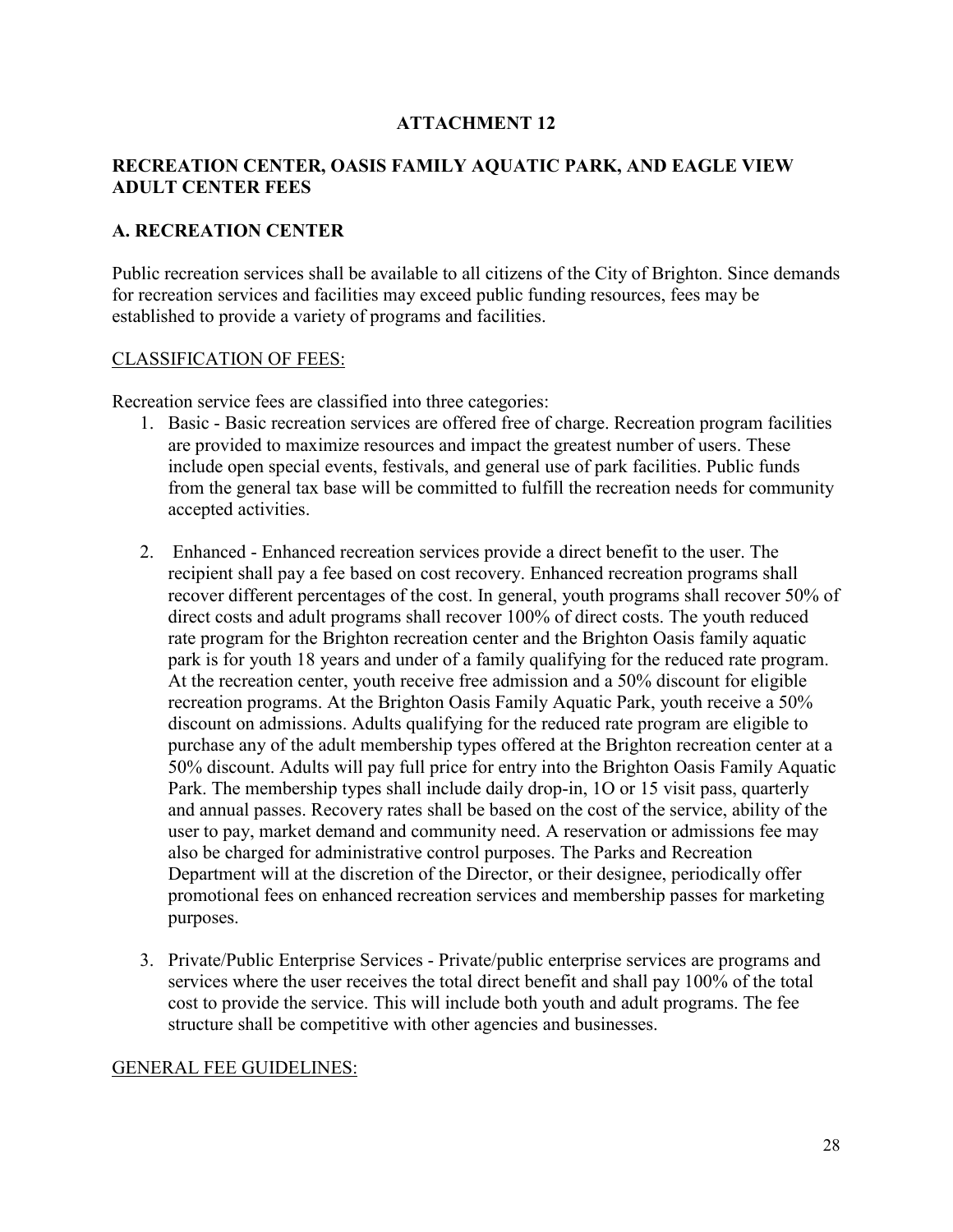Direct costs are those expenses which are incurred in conducting programs or operating facilities. Direct cost recovery pricing strategies are established to recoup expenses such as salaries, supplies, and utilities. Direct benefit fees attempt to recover a percentage of the direct costs associated with the program or facility subject to community need, market demand, and cost of the program.

Indirect costs are those administrative expenses that are incurred by the department to provide programs to operate facilities. Administrative and clerical support and ongoing maintenance are examples of indirect costs. Indirect and direct expenses should be recouped through the recovery cost fee when the activity is an enterprise or enhanced program.

# REFUND POLICY FOR THE CITY OF BRIGHTON RECREATION CENTER PROGRAMS:

Refunds will be made according to the following guidelines:

- 1. No cash refunds
- 2. If class is cancelled by recreation center: 100% refund
- 3. Refunds of \$25.00 or less will be issued a household credit only.
- 4. If participant cancels: refund will be assessed a \$5.00 service fee.
- 5. Refund requests must be received five (5) business days prior to start of the program.
- 6. Refund requests after the program has started: no refunds, except due to illness.
- 7. Credit may be given if the participant is unable to participate due to illness. A Physician's statement must be presented in order to receive credit due to illness.

# FEE CATEGORIES:

# ADMISSIONS

Resident Card

- 1. Resident ID Cards are required to qualify for resident admission status for entrance into the Brighton Recreation Center and the Brighton Oasis.
- 2. Proof of residency is required
- 3. Cards are valid for two years.
- 4. Card Fee: FREE
- 5. A minor (17 and younger) must be accompanied by a parent or guardian when purchasing a Resident ID Card. The adult must meet the residency requirements of the minor.

# Proof of Residency

- 1. Your current valid Colorado Driver's license with a current address; or
- 2. A valid Colorado identification card with a current address; or
- 3. A real estate tax notice, current utility bill, or a lease or rental receipt

Admission fees are charges to enter a specific recreation facility or park. The areas are usually well-defined. Youth that qualify for reduced rate are eligible for free admission to the recreation center. Adults, couples, families and seniors who qualify for reduced rate are eligible 50% off all passes. Visitors will be eligible to receive a reduced rate if they qualify for any public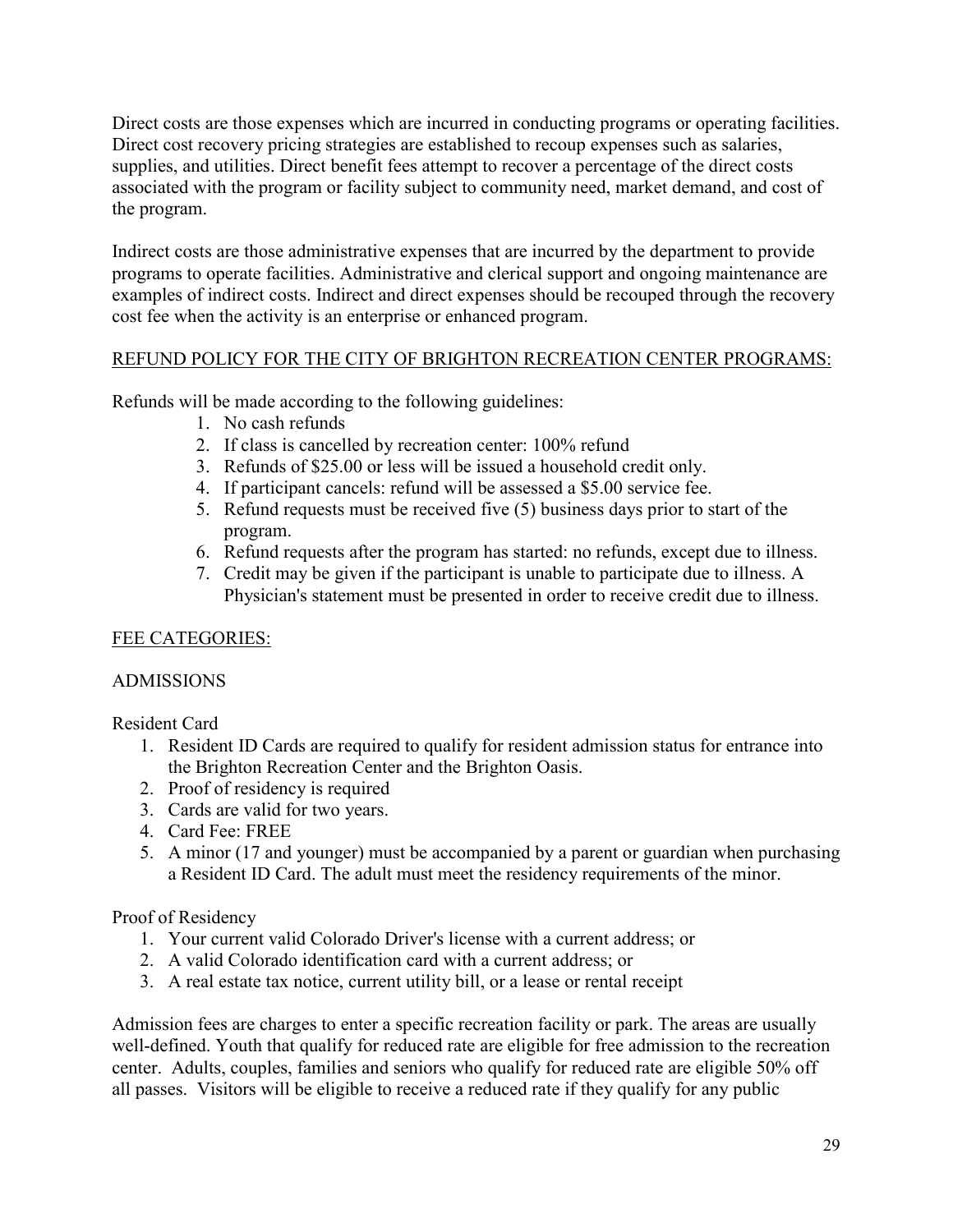assistance programs. Proof must be submitted along with a completed application. The entrance is usually the first contact, but there may be additional facilities or activities. Below are the entrance fees for the City of Brighton.

| <b>RECREATION CENTER</b>    | <b>RESIDENT</b>      | <b>NON-RESIDENT</b>  |
|-----------------------------|----------------------|----------------------|
| <b>ADMISSION FEES</b>       |                      |                      |
| A. ID Card                  | <b>FREE</b>          | <b>FREE</b>          |
| <b>B.</b> Daily Admission   |                      |                      |
| Children 4 and Under        | Free with Paid Adult | Free with Paid Adult |
| Youth 5-17                  | \$3.00               | \$4.00               |
| Adult 18-59                 | \$5.00               | \$6.00               |
| Seniors $60+$               | \$3.00               | \$4.00               |
| C. Punch Passes (15 Visits) |                      |                      |
| Youth 5-17                  | \$30.00              | \$45.00              |
| Adult 18-59                 | \$60.00              | \$75.00              |
| Seniors 60+                 | \$30.00              | \$45.00              |
| D. Quarterly Passes         |                      |                      |
| Student 6-22                | \$65.00              | \$85.00              |
| Adult 23-59                 | \$90.00              | \$115.00             |
| Senior 60+                  | \$65.00              | \$85.00              |
| Couple                      | \$145.00             | \$185.00             |
| Family                      | \$185.00             | \$240.00             |
| E. Annual Passes            |                      |                      |
| Youth 5-17                  | \$160.00             | \$210.00             |
| Adult 18-59                 | \$260.00             | \$315.00             |
| Couple                      | \$400.00             | \$500.00             |
| Family                      | \$500.00             | \$640.00             |
| Seniors 60+                 | \$160.00             | \$210.00             |

\*Youth that qualify for reduced rate are eligible for free admission to the recreation center. Adults, couples families and seniors who qualify for reduced rate are eligible for 50% off all passes.

### CORPORATE RECREATION PROGRAMS

Individual punch, quarterly and annual passes are available to corporations participating in the program. Resident and non-resident rates apply to the location of the company. A minimum of five (5) employees must participate in the program. Discount rates apply as follows:

| 5 to 30 Employees  | $5\%$  |
|--------------------|--------|
| 31 to 60 Employees | $10\%$ |
| 61 plus Employees  | 15%    |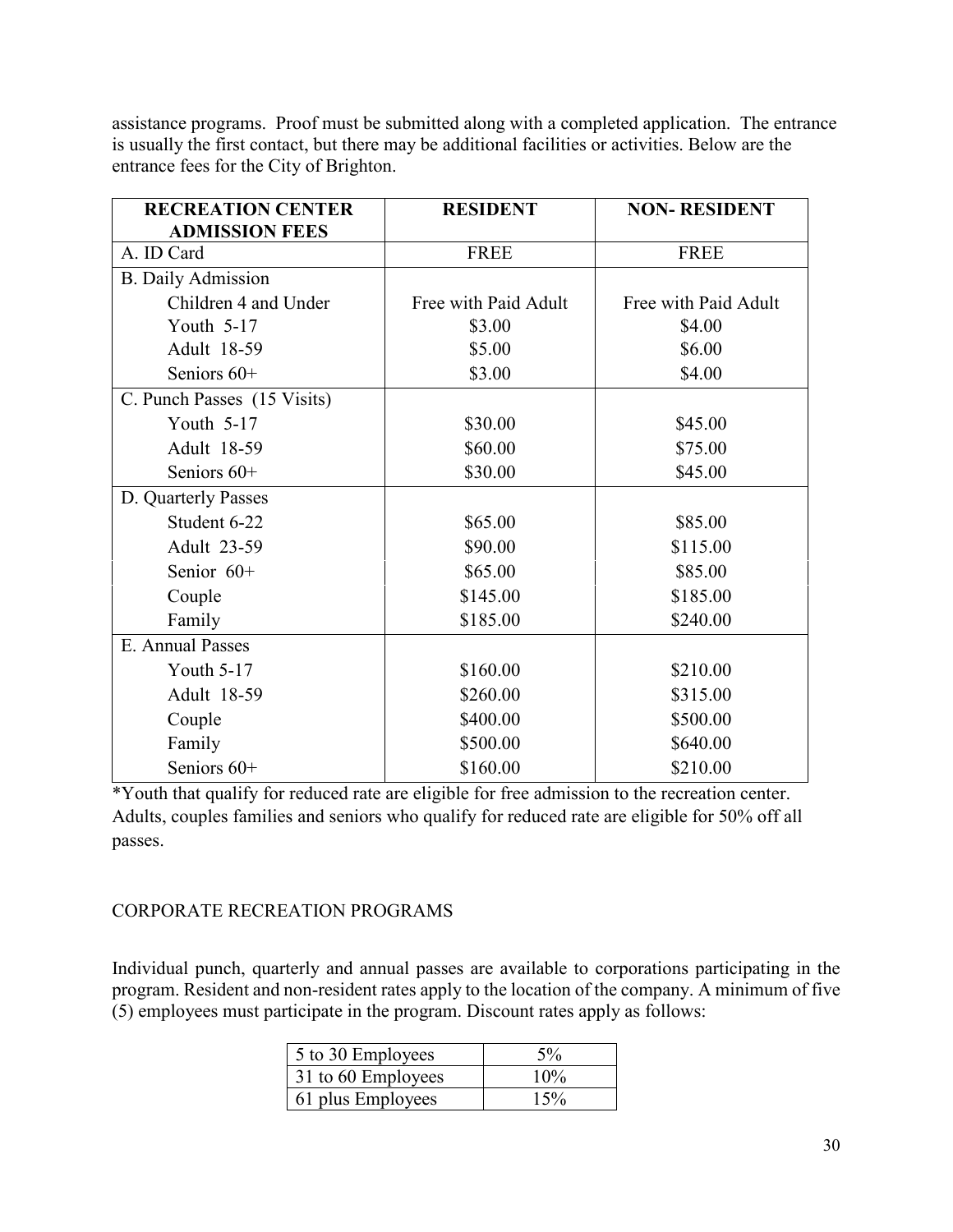#### YOUTH GROUPS

Pending the price approval by the facility manager, youth organizations may have regular use of the facility during non-peak hours. Adult supervision of one adult per fifteen (15) students shall be required. The fee will be \$2.00 per student.

#### CITY EMPLOYEE DISCOUNTS

For participants in the City's wellness program, the value of one adult resident annual pass will be available for all regular full-time and part-time employees. All volunteer members of city boards and commissions and City Council will also be eligible for an employee wellness pass. This amount can be applied toward the purchase of an annual family pass. Any regular (benefited) staff may purchase a 15-punch pass for a spouse and their dependent children (up to age 21) allresiding at the same address at a 50% discount.

| <b>BRIGHTON FAMILY AQUATIC PARK</b><br><b>ADMISSION FEES</b> | <b>RESIDENT</b> | <b>NON-RESIDENT</b> |
|--------------------------------------------------------------|-----------------|---------------------|
| Daily Admissions                                             |                 |                     |
| Children under 3                                             | Free            | Free                |
| Children 3 - 5                                               | \$3.25          | \$5.00              |
| Youth $6 - 17$                                               | \$5.00          | \$7.50              |
| Adult $18-59$                                                | \$6.00          | \$8.75              |
| Seniors $60 +$                                               | \$5.00          | \$7.50              |
| Punch Passes (10 Visits)                                     |                 |                     |
| Children under 3                                             | Free            | Free                |
| Children 3-5                                                 | \$26.00         | \$40.00             |
| Youth $6-17$                                                 | \$40.00         | \$60.00             |
| Adult 18-59                                                  | \$48.00         | \$70.00             |
| Seniors $60+$                                                | \$40.00         | \$60.00             |
| <b>Season Passes</b>                                         |                 |                     |
| Children 2 - 5                                               | \$45.00         | \$62.00             |
| Youth $6 - 17$                                               | \$70.00         | \$95.00             |
| Adult $18-59$                                                | \$85.00         | \$120.00            |
| Seniors $60 +$                                               | \$70.00         | \$95.00             |

#### BRIGHTON AQUATIC PARK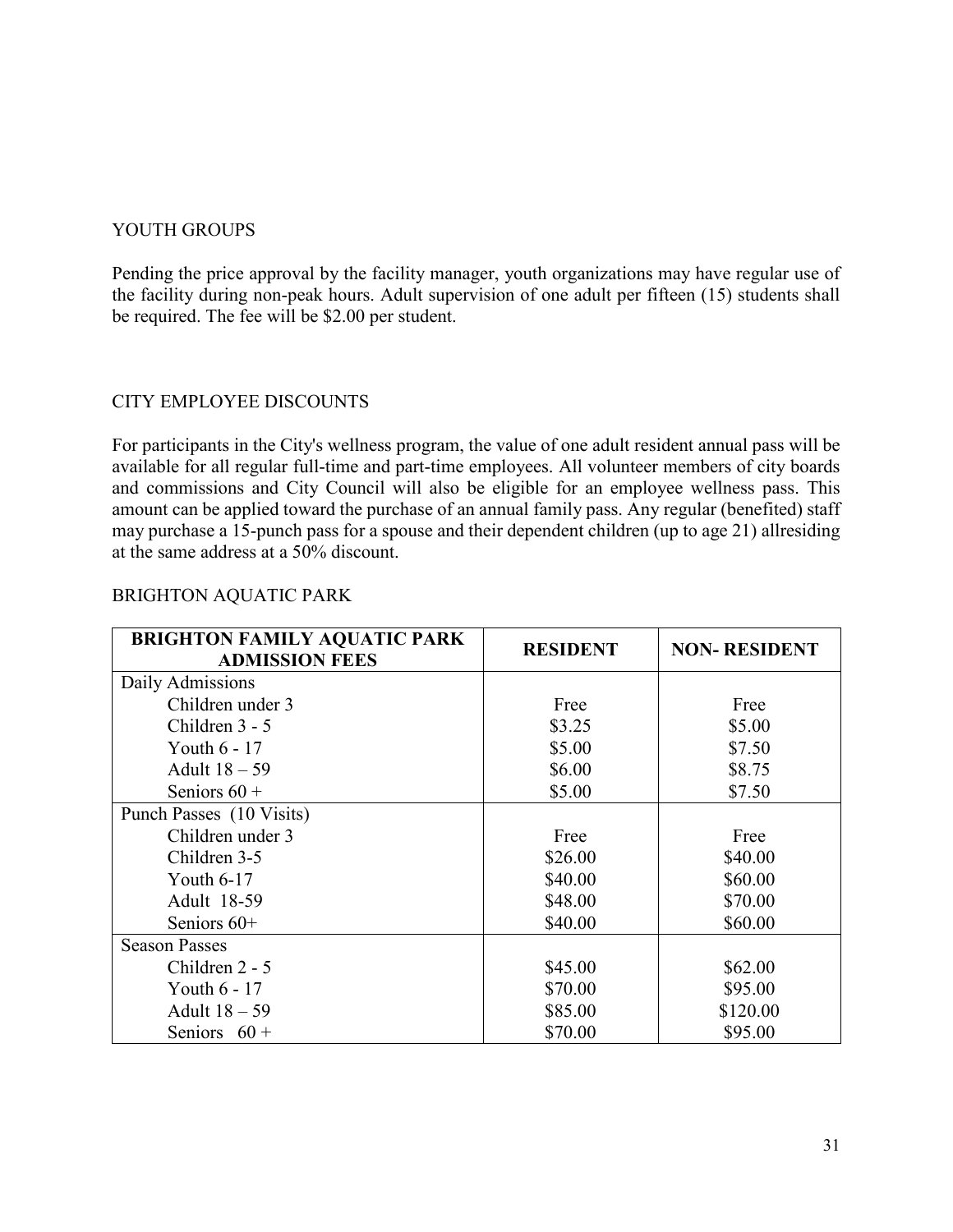| Family - Family Season Pass good up to four<br>members residing in same household. Each<br>additional person \$50.00 resident and \$75.00 |          |          |
|-------------------------------------------------------------------------------------------------------------------------------------------|----------|----------|
| non-resident. Resident and non-resident                                                                                                   | \$250.00 | \$300.00 |
| patrons with an annual Family pass to the                                                                                                 |          |          |
| Recreation Center will receive a \$50.00                                                                                                  |          |          |
| discount on a Family pass to the Aquatic Park.                                                                                            |          |          |

\*Youth that qualify for reduced rate are eligible for 50% of admissions.

| <b>MASTER SWIM CLASSES</b>                                                                                                                                                                 | <b>SEASON PASS</b> |
|--------------------------------------------------------------------------------------------------------------------------------------------------------------------------------------------|--------------------|
| Season Pass - includes the cost of staffing one head lifeguard,<br>one lifeguard, and one swim coach. Both the lifeguard and<br>head lifeguard would still be present without the program. | \$65.00            |

# RENTALS

Rental fee payments are made for the exclusive use of tangible property such as equipment, rooms, shelters, ball fields and facilities. Individual and group rentals are classified into the following categories:

- 1. Non Profit Groups (Service club socials, church functions, neighborhood groups, etc.)
- 2. Private Groups or Individuals (Birthday parties, family reunions, etc.)

### RENTAL FEE POLICY

| <b>DAMAGE DEPOSIT SCHEDULE</b>                                                                             |          |          |  |
|------------------------------------------------------------------------------------------------------------|----------|----------|--|
| <b>ALCOHOL NOT</b><br><b>ALCOHOL</b><br><b>NUMBER OF ATTENDEES</b><br><b>PERMITTED</b><br><b>PERMITTED</b> |          |          |  |
| 1-60                                                                                                       | \$150.00 | \$250.00 |  |
| 61-120                                                                                                     | \$250.00 | \$350.00 |  |
| 121-250                                                                                                    | \$350.00 | \$450.00 |  |

The Damage Deposit is due at time of reservation. Entire fee is due thirty (30) days prior to the rental.

EVENTS WITH ALCOHOL: All rentals permitting alcohol use are required to provide two (2) City of Brighton police officers during the entire rental. The Brighton Recreation Center staff shall schedule the Brighton police officers. Four (4) hours maximum time limit for serving alcohol.

SECURITY: All events requesting alcohol are required to be monitored by one (1) off- duty Brighton police officer for parties of 60 persons or less, and two (2) off-duty Brighton police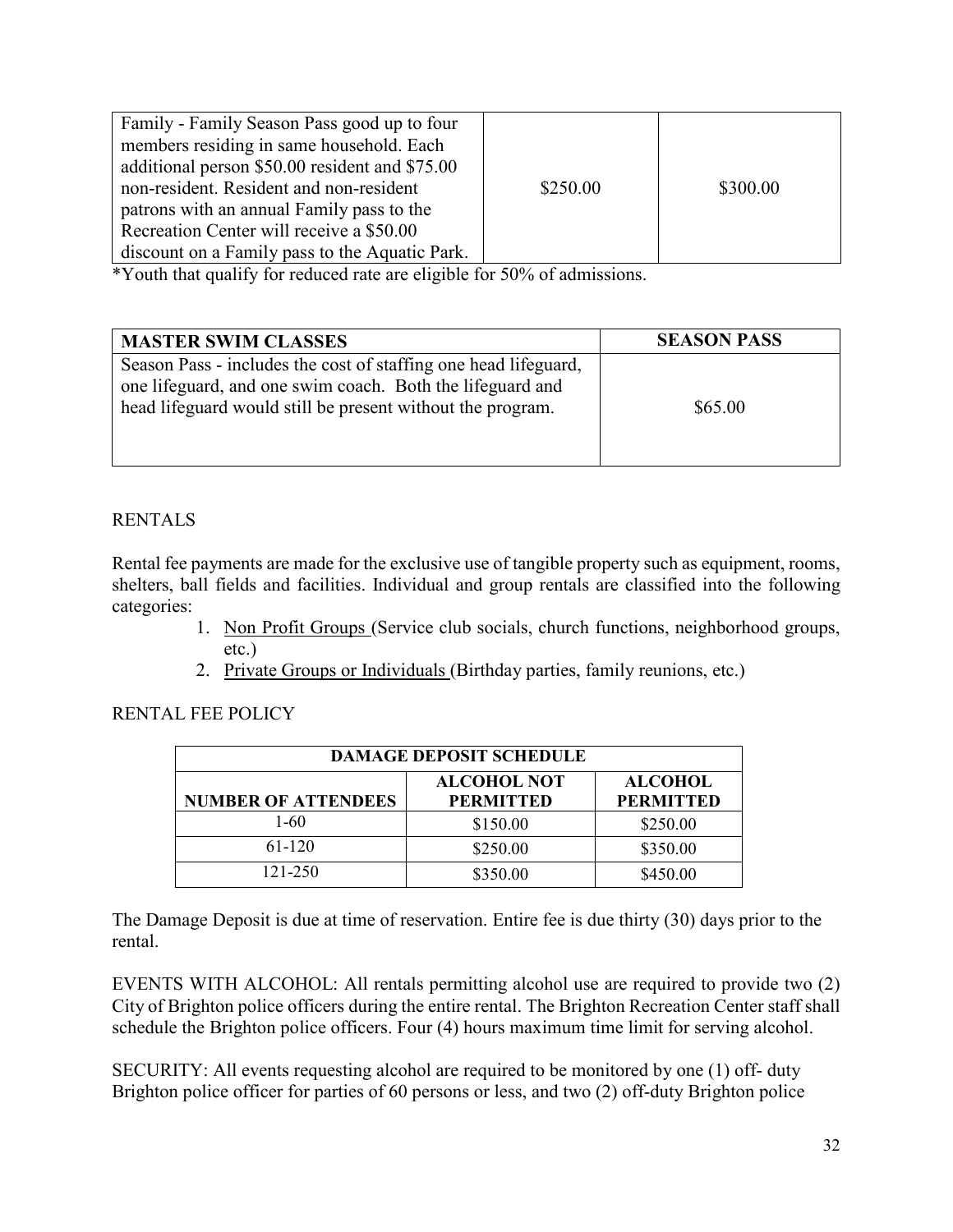officers for parties over 60 persons. The officer(s) must be present one-half hour prior to alcohol being served, and throughout the remainder of the event. The Brighton recreation center will make arrangements for all security. Alcohol may be served for a maximum of four hours and must be discontinued by 11:00 p.m.

### COST FOR SECURITY: \$50.00 per hour per officer

CANCELLATION FEE: There will be a \$30.00 cancellation fee for all rentals. If the rental is canceled less than thirty days before the scheduled dates, the entire damage deposit will be retained by the City. The rental fee will be returned two weeks after the cancellation.

STAFF FEE: There will be an additional cost of \$13.00 per hour per staff member needed for rentals that occur during non-operating hours of each facility.

SET UP FEE: There will be a \$25.00 set up fee for all rentals, including donated community rooms. The Intergovernmental Agreement (IGA) is excluded.

### C. FACILITY RENTAL

#### 1. Gymnasium

(Only the east side of the gym may be rented when the facility is open to the general public.)

| <b>GYMNASIUM</b>           | <b>RESIDENT</b><br>PER HOUR RATE | <b>NON-RESIDENT</b><br><b>PER HOUR RATE</b> |
|----------------------------|----------------------------------|---------------------------------------------|
| Non-Profit Groups          | \$40.00                          | \$50.00                                     |
| Private Groups/Individuals | \$60.00                          | \$75.00                                     |

#### 2. Community Rooms

|                            | <b>RESIDENT</b> | <b>NON-RESIDENT</b>  |
|----------------------------|-----------------|----------------------|
| <b>COMMUNITY ROOMS</b>     | PER HOUR RATE   | <b>PER HOUR RATE</b> |
| One Room Rental            |                 |                      |
| Non-Profit Groups          | \$20.00         | \$30.00              |
| Private Groups/Individuals | \$40.00         | \$60.00              |
| Two Room Rental            |                 |                      |
| Non-Profit Groups          | \$40.00         | \$60.00              |
| Private Groups/Individuals | \$80.00         | \$120.00             |
| Three Room Rental          |                 |                      |
| Non-Profit Groups          | \$60.00         | \$90.00              |
| Private Groups/Individuals | \$90.00         | \$180.00             |
| Classroom A and B Rental   |                 |                      |
| Groups/Individuals         | \$15.00         | \$30.00              |

#### 3. Classrooms

|                             | <b>RESIDENT</b>      | <b>NON-RESIDENT</b>  |
|-----------------------------|----------------------|----------------------|
| <b>CLASSROOMS A &amp; B</b> | <b>PER HOUR RATE</b> | <b>PER HOUR RATE</b> |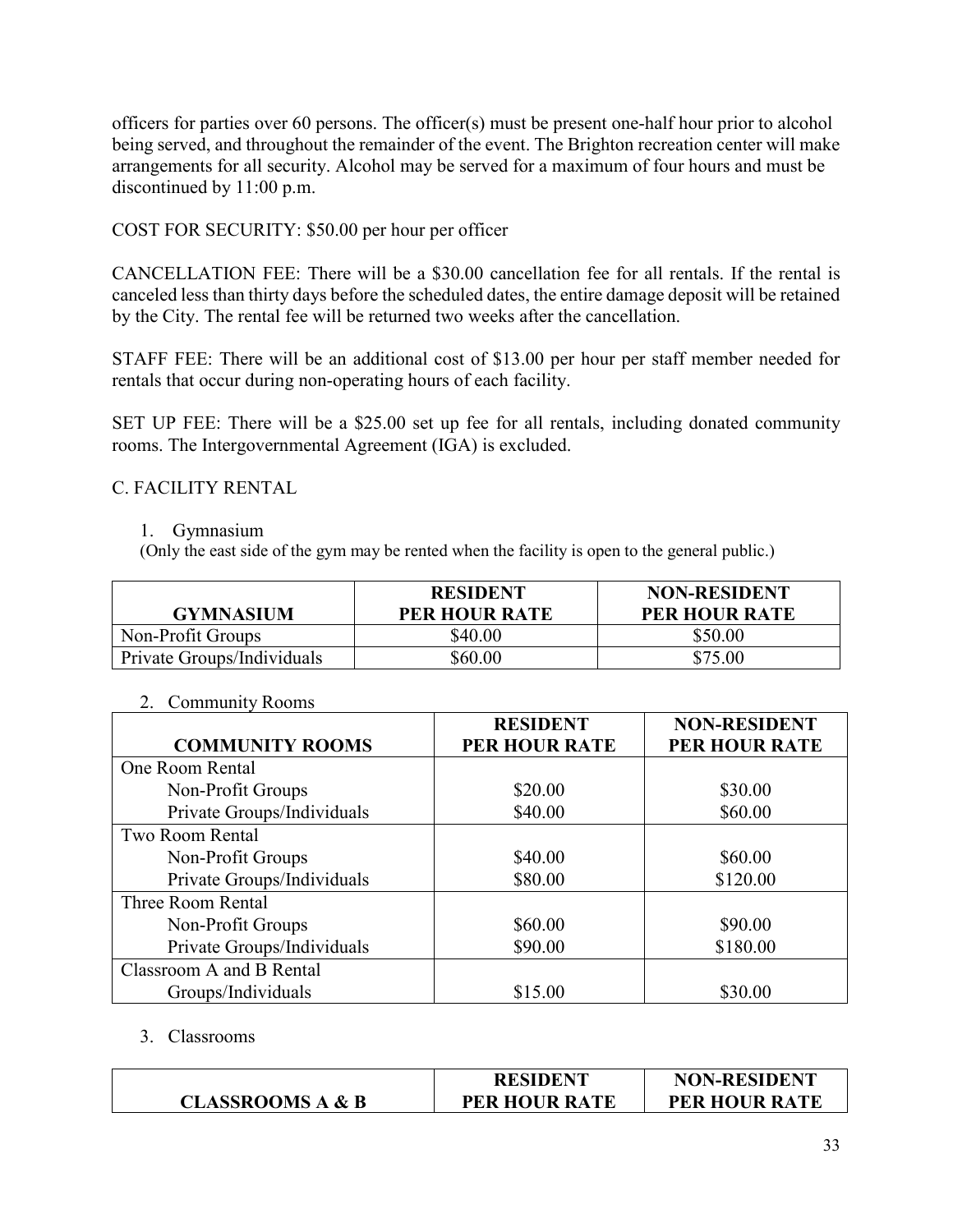| Groups/Individuals | 5.00 | 0.00<br>830<br>۱D. |
|--------------------|------|--------------------|

### DAMAGE DEPOSIT (REQUIRED): \$75.00 ALCOHOL IS NOT PERMITTED IN THE CLASSROOMS.

4. Recreation Center Pool Rental

During normal operating hours, only the south half of the lap pool is available for private rental. The leisure pool will not be available for rental except after normal operating hours. The fee schedule will be based on the number of participants and the number of hours desired.

After normal facility hours, the entire pool area is available for rent. The fee schedule will be based on the number of participants and the number of hours.

Renters will also be assessed the cost of lifeguards at the rate of \$13.00 per hour. Lifeguard staff will be one guard per twenty participants.

| <b>RECREATION CENTER POOL</b><br><b>RENTAL FEES</b> | <b>REGULAR HOURS</b><br>PER HOUR RATE | <b>AFTER HOURS</b><br>PER HOUR RATE |
|-----------------------------------------------------|---------------------------------------|-------------------------------------|
| <b>Non-Profit Groups</b>                            |                                       |                                     |
| 1 to 50 participants                                | \$20.00                               | \$90.00                             |
| 51 plus participants                                | N/A                                   | \$100.00                            |
| <b>Private Groups/Individuals</b>                   |                                       |                                     |
| 1 to 50 participants                                | \$30.00                               | \$120.00                            |
| 51 plus participants                                | N/A                                   | \$150.00                            |

#### 5. Aerobics/ Dance Room

The aerobics/dance room is available both during and after normal operating hours, subject to availability. Maximum room occupancy is forty persons.

| AEROBICS/DANCE ROOM RENTAL<br>FEES | <b>REGULAR HOURS</b><br><b>PER HOUR RATE</b> | <b>AFTER HOURS</b><br><b>PER HOUR RATE</b> |
|------------------------------------|----------------------------------------------|--------------------------------------------|
| Non-Profit Groups                  | \$15.00                                      | \$30.00                                    |
| Private Groups/Individuals         | \$30.00                                      | \$45.00                                    |

#### 6. Racquetball Courts

Both courts will be rented as a unit. Courts will not be available during non-operating hours.

| <b>RACQUETBALL COURTS RENTAL</b> | <b>NON-OPERATING HOURS</b> |  |
|----------------------------------|----------------------------|--|
| <b>FEES</b>                      | PER HOUR RATE              |  |
| Non-Profit Groups                | \$25.00                    |  |
| Private Groups/Individuals       | \$35.00                    |  |

7. Brighton Family Aquatic Park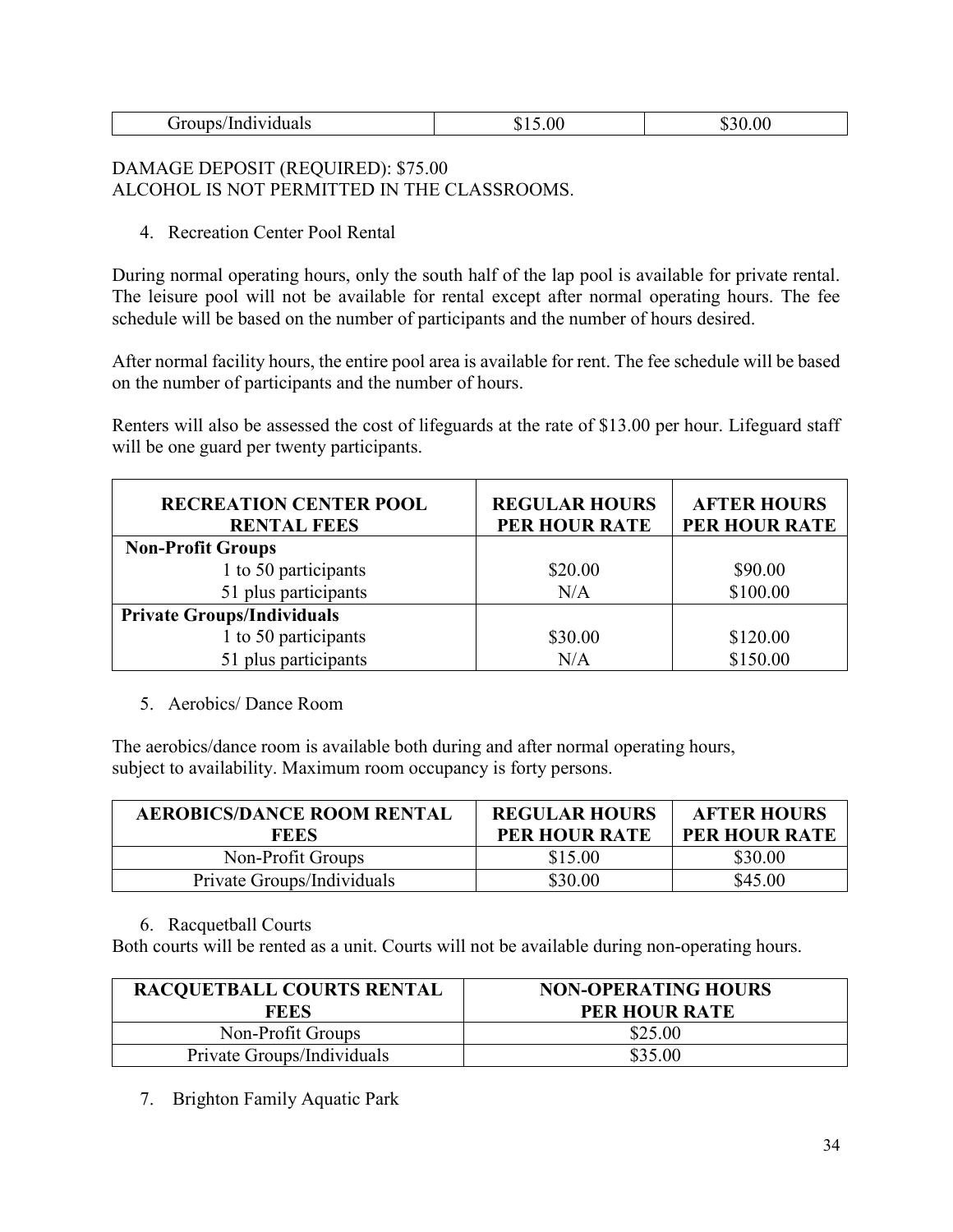| <b>FAMILY AQUATIC PARK RENTAL</b>     | <b>FEES</b> |
|---------------------------------------|-------------|
| 0 to 100 Guests                       | \$500.00    |
| \$3.00 Each Additional Guest over 100 | Max \$500   |

| <b>AQUATIC PARK PAVILION RENTAL</b> | <b>FEES PER HOUR RATE</b> |
|-------------------------------------|---------------------------|
| shelter                             | \$50.00                   |

8. Outdoor Facilities Designated picnic shelters and community garden spaces are available for rent through the year.

| <b>PICNIC SHELTER RENTAL FEES</b> | <b>RESIDENT</b> | <b>NON-RESIDENT</b> |
|-----------------------------------|-----------------|---------------------|
| Shelters                          | \$65.00         | \$75.00             |

| <b>COMMUNITY GARDEN RENTAL</b> |                 |                     |
|--------------------------------|-----------------|---------------------|
| FEES                           | <b>RESIDENT</b> | <b>NON-RESIDENT</b> |
| Community Garden               | \$20.00         | \$30.00             |

| <b>BENEDICT SPRAY PARK SHELTER</b> |                 |                     |
|------------------------------------|-----------------|---------------------|
| <b>RENTAL FEES</b>                 | <b>RESIDENT</b> | <b>NON-RESIDENT</b> |
| Shelters                           | \$85.00         | \$105.00            |

# **Recreation Center Community Room Equipment Rental**

(All equipment must remain at the Recreation Center)

| <b>EQUIPMENT</b>        | FEE                |
|-------------------------|--------------------|
| Kitchen                 | \$30.00 per rental |
| TV or VCR               | \$10.00            |
| Screen                  | \$10.00            |
| Sound System/Microphone | \$10.00            |
| Easels                  | No Charge          |
| Coffee Pots             | $$4.00$ per pot    |

9. 1886 Church Rental

The 1886 Church will be available for rent throughout the year for weddings and other groups up to 60. The rental fee is for a 12-hour period.

| <b>1886 CHURCH RENTAL</b> | <b>RATES</b> |
|---------------------------|--------------|
| Resident                  | \$50.00      |
| Non-Resident              | \$70.00      |

\* 24 hour cancellation notice is required for refund.

### **USER FEES:**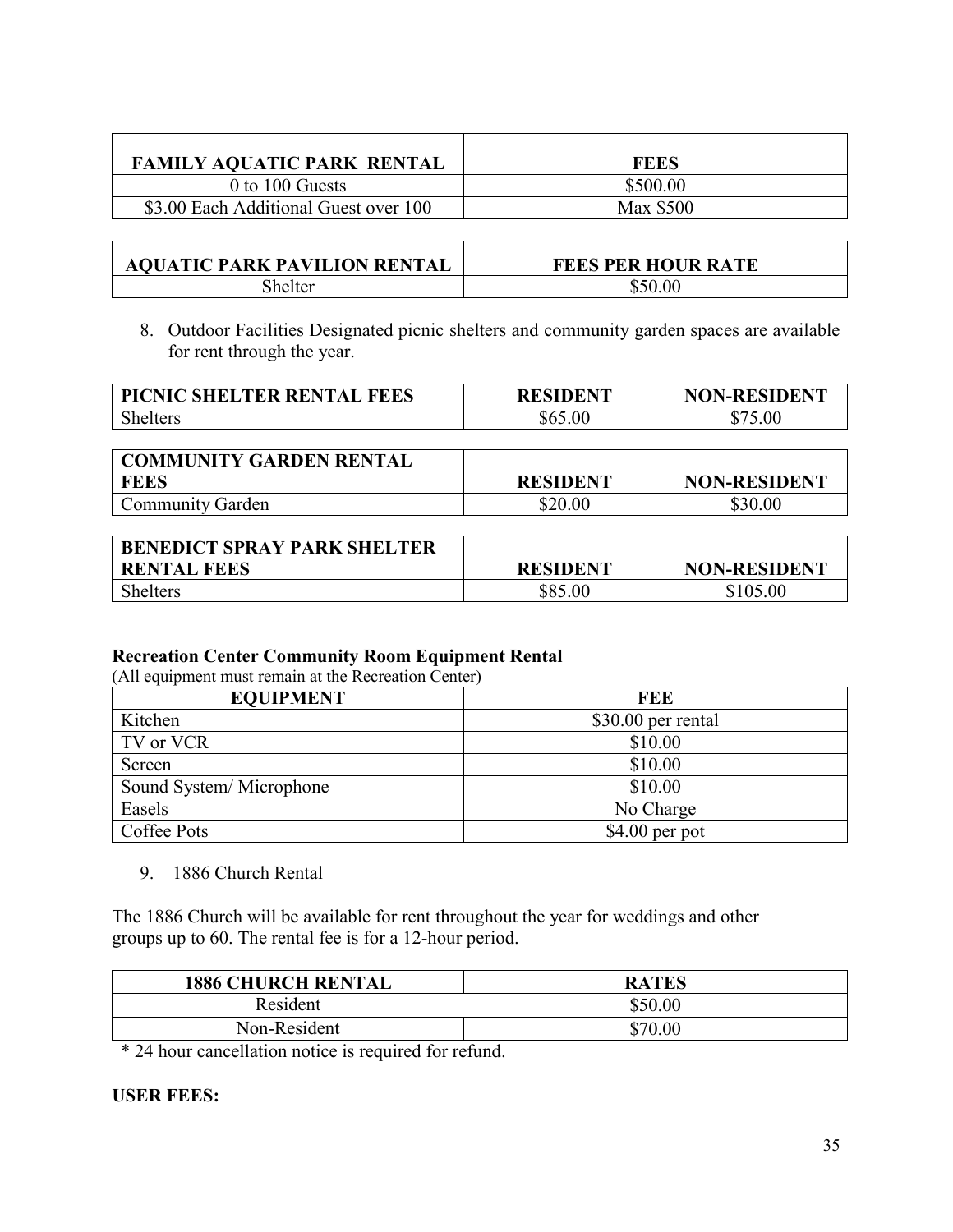User Fees are charges for the use of the facility or participation in an activity or trip. The users enjoy the privilege of use. The purpose of User Fees is:

- 1. To assess a portion of the cost of the activity to users, including non-residents;
- 2. To support the operational cost of a service where tax appropriations support the basic service;
- 3. To recover the department s cost of providing facilities and programs when funds are not available.

All fees will be determined by identifying the direct and indirect cost of each program. Fees will be determined by the total direct and indirect costs divided by the minimum number of participants. Cost recovery percentages will vary according to criteria established by the City in this policy.

|                              | <b>RATES/SEASON</b> |
|------------------------------|---------------------|
| Youth Basketball             | Age 7 & under: \$70 |
|                              | Age 8 & up: \$80    |
| Girls Volleyball             | \$60.00             |
| CARA Tennis (7 matches)      | \$85.00             |
| <b>Tennis Lessons</b>        | \$55.00             |
| T-Ball                       | \$48.00             |
|                              | Age 6-7: \$59       |
| Soccer                       | Age 8 & up: \$70    |
|                              | Late Fee: \$5       |
| Pee Wee                      | \$48.00             |
|                              | Late Fee: \$5       |
| Track & Field (5 meets)      | \$75.00             |
| Adult Volleyball             | \$225.00            |
| Youth Flag Football          | \$55.00             |
| Youth Girls Softball         | \$40.00             |
| <b>Adult Spring Softball</b> | \$375.00            |
| <b>Adult Summer Softball</b> | \$475.00            |
| <b>Adult Fall Softball</b>   | \$375.00            |
| Men's Basketball             | \$350.00            |
| Youth Roller Hockey          | \$45.00             |
| Youth Group Swim Lessons     |                     |
| 8 Lessons                    | \$30.00             |
| 4 Lessons                    | \$15.00             |
| <b>Private Swim Lessons</b>  | \$30.00             |
| Semi-Private Swim Lessons    | \$18.00             |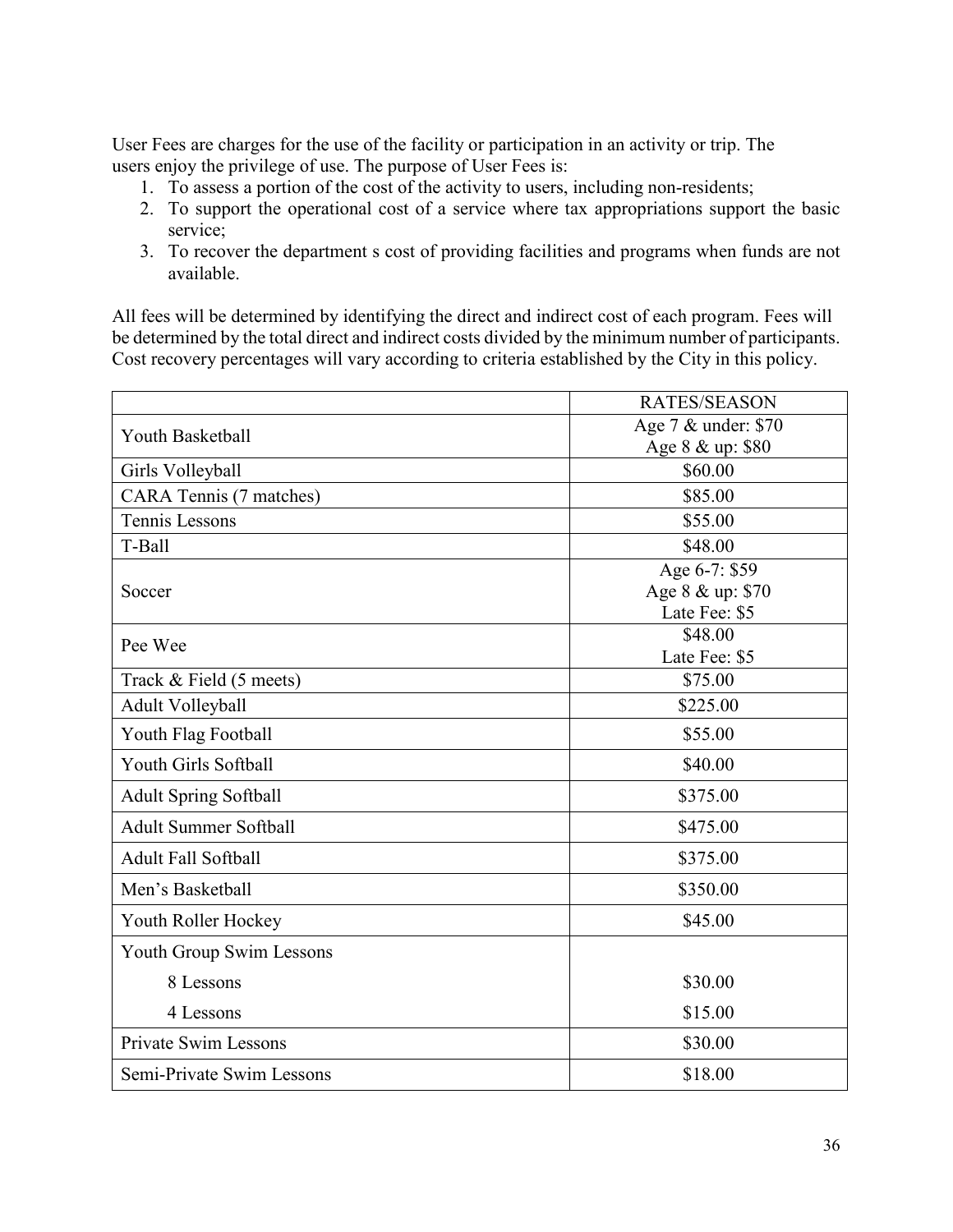| CARA Swim Team (Fall-Spring)   | \$80.00     |
|--------------------------------|-------------|
| <b>CARA Swim Team (Summer)</b> | \$80.00     |
| Funshine Summer Camp (8 weeks) |             |
| Regular Hrs.                   | \$800.00    |
| Extended Hrs.                  | \$1110.00   |
| Drop-In Babysitting            | \$3.00/hour |
| <b>Birthday Party Packages</b> |             |
| <b>Solid Party</b>             | \$95.00     |
| Theme Party                    | \$110.00    |
| Personal Training              | \$40.00     |
| <b>CARA Cross Country</b>      | \$45        |

# B. EAGLE VIEW ADULT CENTER

The Eagle View Adult Center is dedicated to the overall social, wellness, educational and outreach needs of seniors and active adults.

# FACILITY FEE/ REVENUE POLICY

Program revenue associated with the Eagle View Adult Center shall be deposited into the account opened by the Senior Advisory Board.

- 1. Fees for classes, trips, special events are collected through the Senior Advisory Board. Expenses are paid by the Board. Programs may be subsidized by other programs throughout the month.
	- a. Trips: The direct costs of trips are to be recovered.
	- b. Special Events: The direct costs of special events are to be recovered.
	- c. Classes: The direct costs of classes are to be recovered.
- 2. Fees collected by the Visiting Nurse Association (VNA) for health clinic services are paid directly to VNA. VNA operates a wellness clinic 3-4 times per month. Fees are paid to the VNA volunteer/staff and are deposited with VNA.
- 3. Fees collected by the Volunteers of America (VOA) Dining Center are paid directly to VOA. VOA provides a noon meal four days a week. Contributions are collected by the dining center manager and are deposited with VOA.
- 4. Fees collected by the Eagle View Adult Center for rentals and equipment pertaining to rentals will be deposited to the City of Brighton.

### EAGLE VIEW ADULT CENTER FACILITY USE POLICY

The Eagle View Adult Center is owned by the City of Brighton. City of Brighton sponsored programs and activities have priority use of the Eagle View Adult Center. Therefore consecutive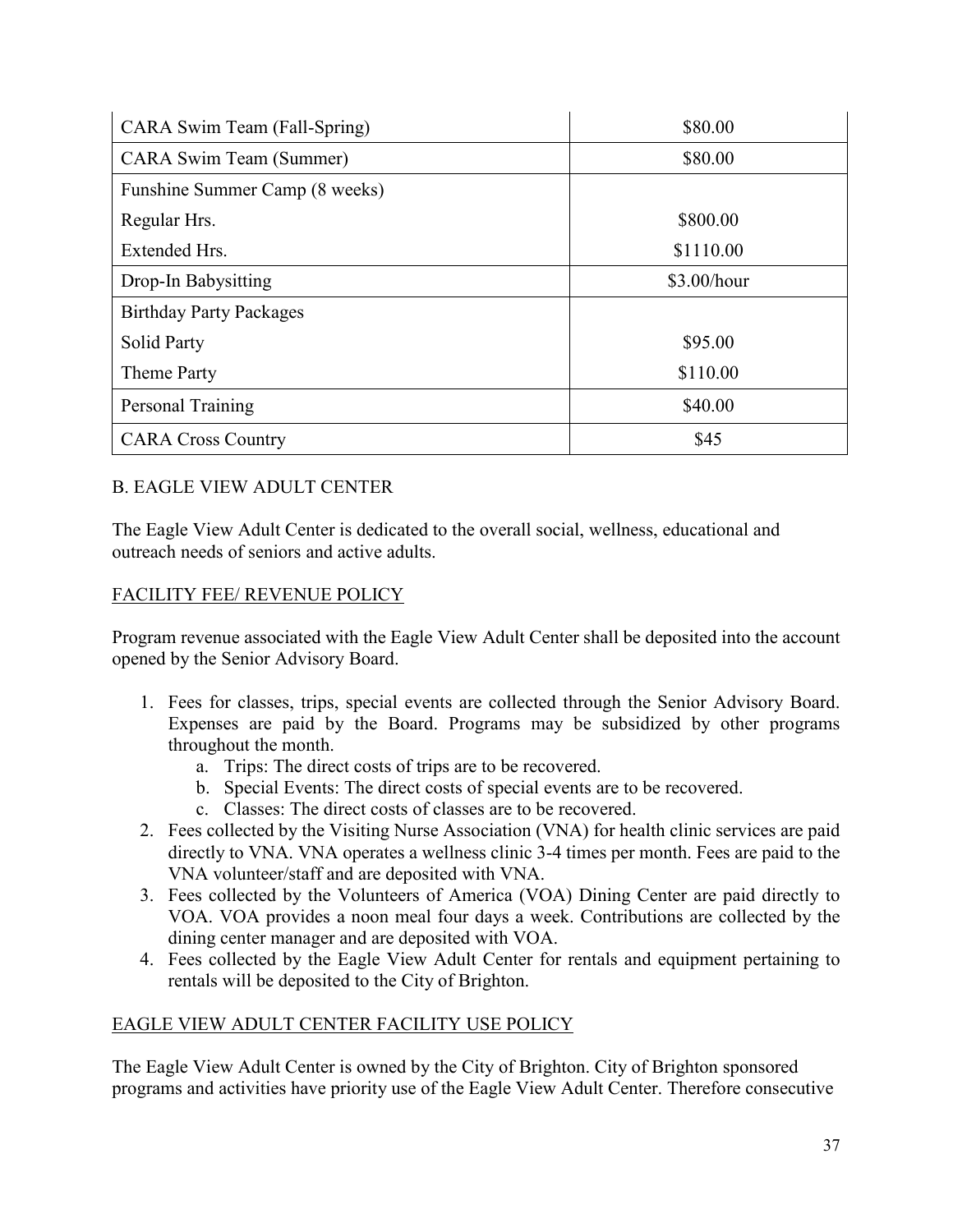nightly, weekly or monthly usage will not be available for non- City programs.

# PRIORITY OF USE

**First Priority:** Programs and activities initiated, sponsored or co-sponsored by the Eagle View Adult Center.

**Second Priority:** Programs and activities initiated, sponsored or co-sponsored by the City of Brighton.

**Third Priority:** Community and other non-profit groups.

**Fourth Priority:** Commercial for-profit groups or individuals.

All priorities are based on a first-come, first serve basis. Rentals will be for adult functions only.

# FACILITY RENTAL INFORMATION

# COMMUNITY ROOM RESERVATIONS

Eagle View has three community rooms available for reservation. Each room may be used separately or as one large room. Depending on the room (all three are different sizes) the maximum seating varies but the average is 48 banquet style and 80 theater style. The maximum number for all three rooms is 160 banquet style and 220 theater style. All rentals must end by 10:30 pm with clean up completed by 11:30 pm.

|              | <b>FEES</b>                             |                       |                         |                                                                                |
|--------------|-----------------------------------------|-----------------------|-------------------------|--------------------------------------------------------------------------------|
| <b>ROOMS</b> | <b>RESIDENT/</b><br><b>NON RESIDENT</b> | FOR-<br><b>PROFIT</b> | NON-<br><b>PROFIT**</b> | <b>DAMAGE</b><br><b>DEPOSIT</b><br>NO<br><b>ALCOHOL/WITH</b><br><b>ALCOHOL</b> |
| 1 Room       | Resident                                | \$40.00/hr.           | \$20.00/hr.             | \$150.00/\$250.00                                                              |
|              | Non-Resident                            | \$60.00/hr.           | \$30.00/hr.             | \$150.00/\$250.00                                                              |
| 2 Rooms      | Resident                                | \$80.00/hr.           | \$40.00/hr.             | \$250.00/\$350.00                                                              |
|              | Non-Resident                            | \$120.00/hr.          | \$60.00/hr.             | \$250.00/\$350.00                                                              |
| 3 Rooms      | Resident                                | \$120.00/hr.          | \$60.00/hr.             | \$350.00/\$450.00                                                              |
|              | Non-Resident                            | \$180.00/hr.          | \$90.00/hr.             | \$350.00/\$450.00                                                              |

\*\* Non-profit groups and organizations must provide state of Colorado tax exempt ID number and information to receive the non-profit rate.

### CLASSROOM RESERVATIONS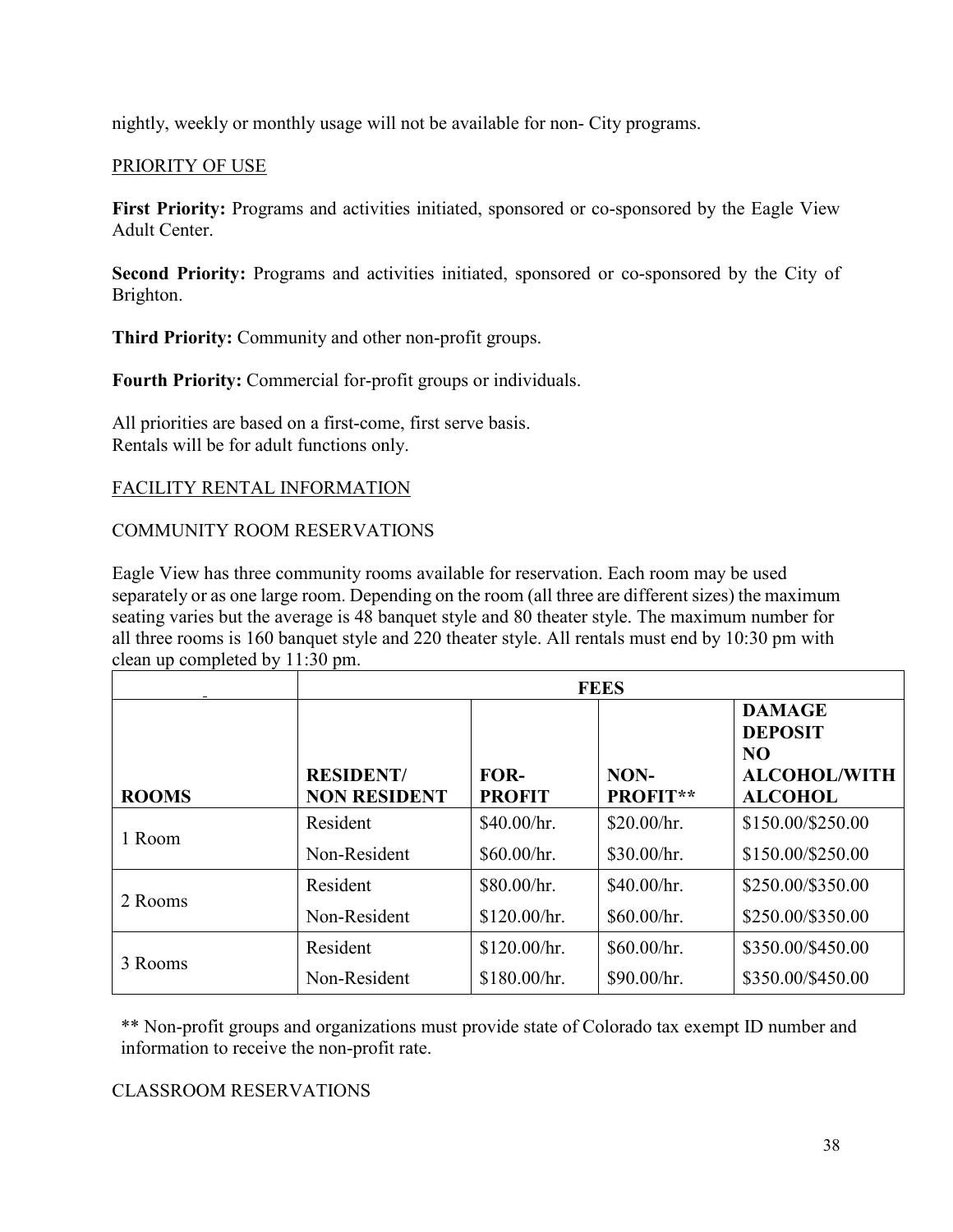Eagle View has three small classrooms available for reservation.

| <b>ROOMS</b> | <b>RESIDENT</b> | <b>NON RESIDENT</b> |
|--------------|-----------------|---------------------|
| 1 Room       | \$15.00/hr.     | \$30.00/hr.         |
| 2 Rooms      | \$30.00/hr.     | \$60.00/hr.         |
| 3 Rooms      | \$45.00/hr.     | \$75.00/hr.         |

### Additional Fees

- 1. All rentals occurring after regular business hours will incur an additional \$75.00 fee.
- 2. Kitchen is a flat fee of \$50.00
- 3. Stage fee \$10.00-\$25.00, depending on the setup
- 4. All rentals that receive a "waiver of fee/ donated room" will be subject to a minimum \$25.00 setup fee.

### Security

All events requesting alcohol are required to be monitored by (1) off duty Brighton Police Officer for parties of 60 persons and under and (2) off duty Brighton Police Officers for parties over 60 persons. The officer(s) must be present one-half hour before alcohol is to be served and must be present through the remainder of the event. The Eagle View staff will make arrangements for all security. Alcohol may be served for a maximum of four hours and must be discontinued by 10:00 pm. Alcohol is limited to beer & wine only, with no glass containers.

The fee for security is \$40.00/ hour per officer.

| <b>AUDIO VISUAL AND OTHER EQUIPMENT</b>           |                  |
|---------------------------------------------------|------------------|
| <b>AVAILABLE FOR RENTAL</b>                       | <b>FEES</b>      |
| TV or VCR                                         | \$10.00          |
| Projector                                         | \$10.00          |
| Screen                                            | \$10.00          |
| Sound System/Microphone                           | \$10.00          |
| Flip Chart Stand / Dry Erase Markers              | \$10.00          |
| Coffee Pots                                       | $$6.00$ per pot  |
| (coffee/cream/sugar/cups/napkins)                 | $(6-8$ servings) |
| Punch bowl w/ladle                                | \$5.00           |
| Large Coffee Pot (renter provides                 | \$5.00           |
| coffee/cream/sugar/cups/napkins)                  |                  |
| Assisted Listening Devices available upon request | No charge        |

All equipment must remain at the Adult Center.

# **FIELD RENTAL**